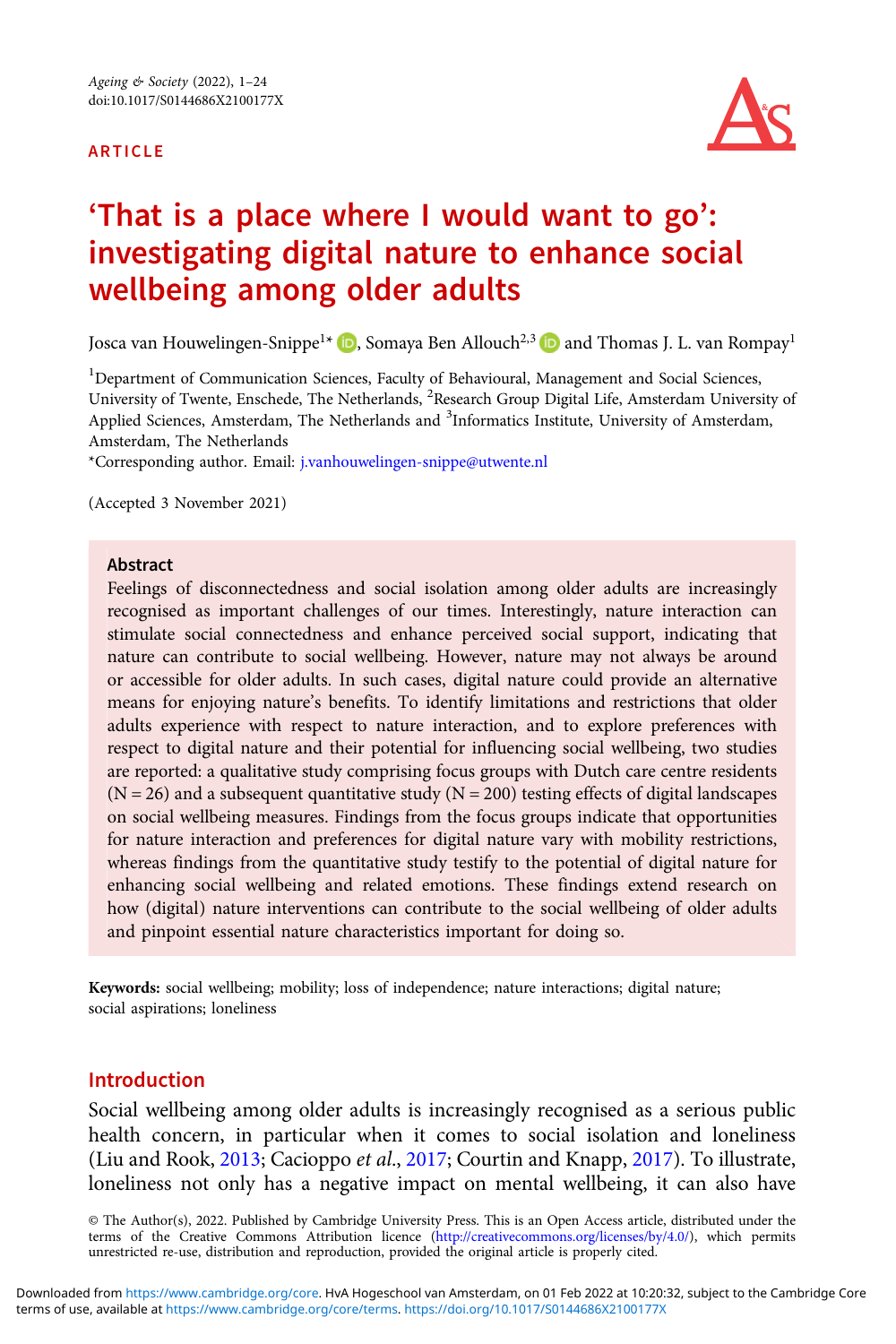detrimental effects on physical health (Sorkin et al., [2002;](#page-20-0) Hawkley and Cacioppo, [2007;](#page-20-0) Smith and Victor, [2019\)](#page-20-0). Interestingly, research shows that living close to nature can reduce feelings of loneliness and enhance feelings of social support (Maas et al., [2009;](#page-20-0) Bergefurt et al., [2019;](#page-18-0) Buecker et al., [2020\)](#page-19-0). Likewise, when people feel related to nature, they experience a greater sense of connectedness to other people and to the world at large (Zelenski and Nisbet, [2014\)](#page-21-0). These findings align with a growing body of literature stressing the beneficial effects of nature interaction on general wellbeing, and social and mental dimensions of wellbeing in particular (Kaplan and Kaplan, [1989;](#page-20-0) Bratman et al., [2019\)](#page-19-0).

However, for older adults, nature may not always be around or access to nature may be limited or troublesome due to mobility restrictions. In those situations, the question becomes how to bring nature inside in order to allow older adults to enjoy nature's charms. Interestingly, several studies show that indirect contact with nature, such as exposure to pictures and videos, can have effects comparable to real nature interaction (Beukeboom et al., [2012;](#page-18-0) Keniger et al., [2013;](#page-20-0) van Rompay and Jol, [2016](#page-21-0)). For instance, even brief exposures to nature videos or awe-evoking nature images during a day can boost people's mood and emotions (Joye and Bolderdijk, [2014](#page-20-0); Browning et al., [2020\)](#page-19-0).

New technologies, such as Virtual Reality (VR) and Augmented Reality (AR), hold particular promise as they allow for the creation of immersive nature scenes accentuating nature characteristics important for social wellbeing. For instance, in a recent study, animated nature projections (depicting fascinating, wide-open landscapes) implemented in a Dutch care centre enhanced social engagement among residents (Ludden et al., [2019\)](#page-20-0). Hence, when interaction with real nature is not feasible due to old age and related mobility restrictions or safety concerns, virtual nature could serve as an alternative to interaction with outdoor nature (Battisto et al., [2018;](#page-21-0) White et al., 2018; Browning et al., [2020](#page-19-0)).

However, as of yet, there are no guidelines for the design of digital nature environments, including characteristics such as level of realism, type of nature, tree density, etc. Also, when it comes to the effects of specific nature characteristics on (social) wellbeing measures, research is largely silent. However, recent studies point to the importance of interacting with vast (rather than dense) settings for promoting pro-social behaviour, and related emotions such as awe and wonder (e.g. Piff et al., [2015;](#page-20-0) van Houwelingen-Snippe et al., [2020](#page-21-0)a). As for older adults, research findings indicate that logistic landscape characteristics such as wellmaintained paths and facilities to sit down become increasingly important with old age as they provide more opportunities for social interaction, comfort and a sense of safety (Wen et al., [2018](#page-21-0)).

To explore limitations and restrictions that older adults experience in interacting with nature, and to test the effects of digital nature on wellbeing measures, two studies are reported. Study 1 describes the results of focus group sessions conducted within Dutch care centres. Emphasis during these sessions was on (a) restrictions and limitations that older adults experience when interacting with nature and (b) their preferences for digital nature scenes. In Study 2, digital nature environments were designed (a) to test their potential on (social) wellbeing-related outcome measures and (b) to test whether nature animations varying in terms of spaciousness (based on previous research testifying to the importance of this variable for social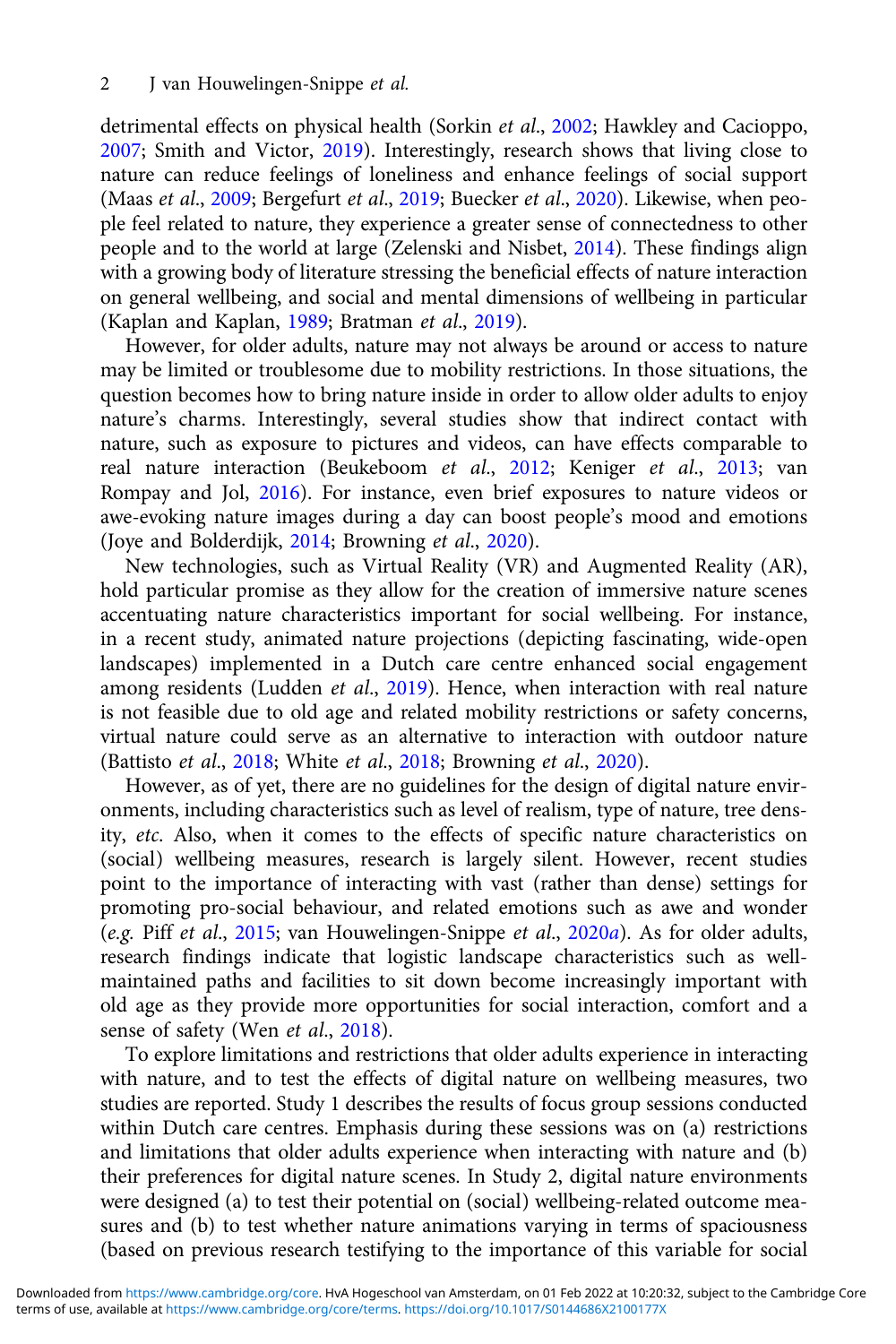wellbeing; van Houwelingen-Snippe et al., [2020](#page-21-0)a) and nature type (i.e. forest or park scenes) would influence the effects of digital nature on outcome measures. To this end, an online survey study was conducted in which respondents  $(N =$ 200, aged 55 years old and above) watched immersive nature scenes optimised based on findings of the focus groups.

Before elaborating on the details of the present study, we will first discuss the key notions involved.

#### Theoretical framework

#### Social wellbeing among older adults

Loneliness among older adults is a key determinant of social wellbeing and poses a serious public health concern (Liu and Rook, [2013;](#page-20-0) Cacioppo et al., [2017](#page-19-0); Courtin and Knapp, [2017\)](#page-19-0) which does not only affect social and mental wellbeing but also undermines physical health, including greater risk of cardiovascular disease (Sorkin et al., [2002](#page-20-0)) and accelerated physiological decline (Hawkley and Cacioppo, [2007\)](#page-20-0). Various reviews have been undertaken focusing on loneliness among older adults (Courtin and Knapp, [2017](#page-19-0); Landeiro et al., [2017](#page-20-0)) and possible interventions for preventing or reducing feelings of loneliness (Dickens et al., [2011;](#page-19-0) Fakoya et al., [2020](#page-19-0)). Factors predicting loneliness among older adults are widowhood, older age, poor mental or physical health, and being new in a community (de Koning et al., [2017](#page-19-0)).

These findings align with perceptions of older adults with health issues who often perceive the world around them getting smaller, not in the least because of reduced opportunities to engage with the outside world and to maintain their social network (ten Bruggencate et al., [2019\)](#page-21-0). Although bringing nature inside obviously does not enhance frequency of social interactions, it can inspire feelings of connectedness with the 'world at large' as also indicated by a recent study conducted during the present COVID-19 pandemic: people felt more connected to their community after (rather than before) watching a four-minute digital nature video (van Houwelingen-Snippe et al., [2020](#page-21-0)b). In sum, bringing nature inside might be a fruitful strategy to improve social wellbeing among frail older adults by enhancing feelings of connectedness and related emotions.

#### Nature and social wellbeing

Nature is an under-recognised healer, a recent report of the Institute for European Environmental Policy says (Mutafoglu et al., [2017\)](#page-20-0). This claim is supported by a growing body of research showing that exposure to nature is not just pleasant or aesthetically pleasing, but positively influences a wide variety of measures related to wellbeing, including attention restoration (Kaplan and Kaplan, [1989;](#page-20-0) Keniger et al., [2013](#page-20-0)), mental health (Bratman et al., [2019](#page-19-0)), recovery after medical procedures (Ulrich, [1984\)](#page-21-0), and creativity and inspiration (van Rompay and Jol, [2016](#page-21-0)).

A limited number of studies also hint at the potential of nature to enhance social wellbeing (Maas et al., [2009](#page-20-0); Cartwright et al., [2018](#page-19-0)). For instance, findings suggest that people living nearby nature generally experience higher levels of social support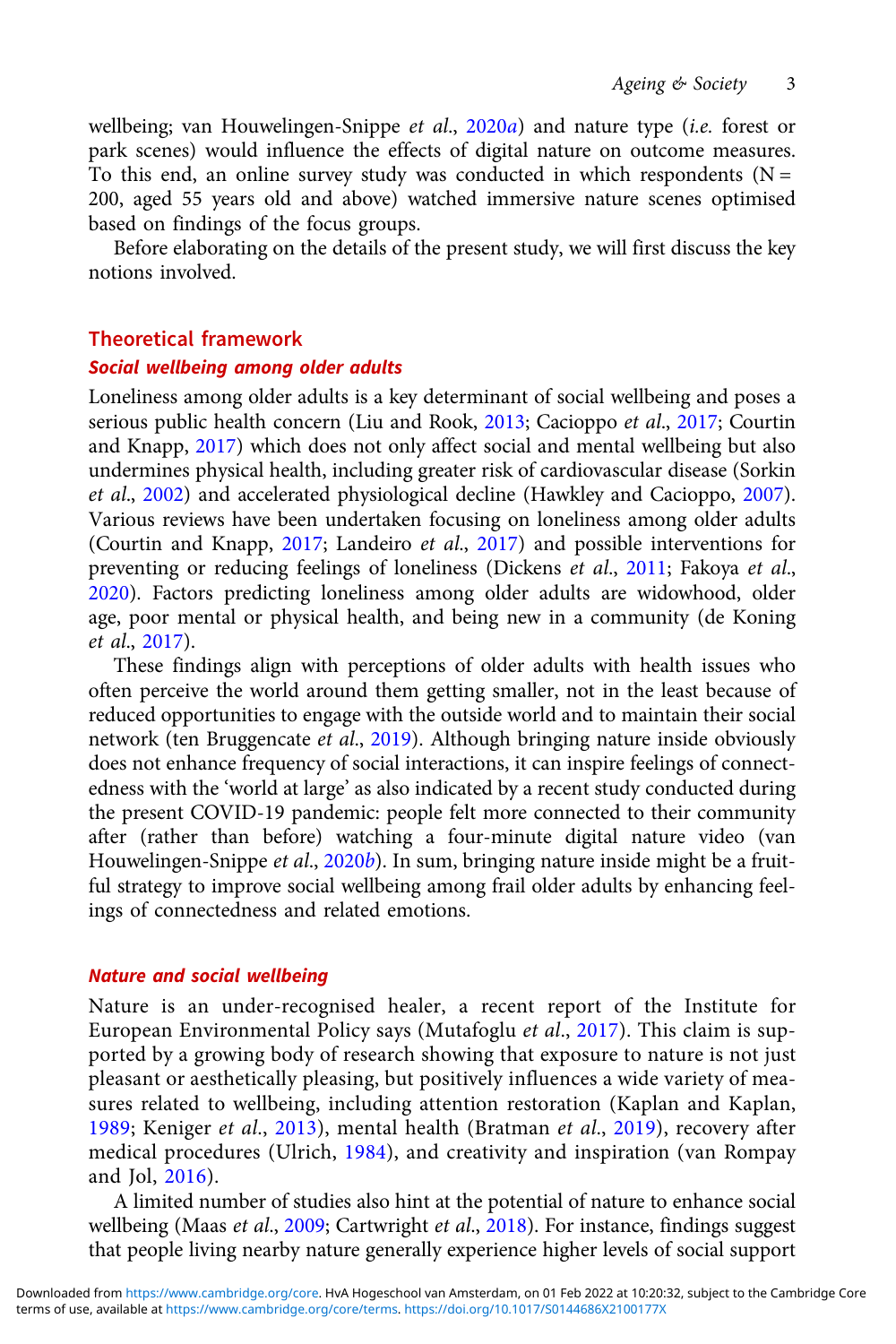and experience less loneliness (Maas et al., [2009\)](#page-20-0). In line with these findings, loneliness has been shown to correlate with the perceived distance to urban green spaces such as parks and recreational areas (Cartwright et al., [2018;](#page-19-0) Bergefurt et al., [2019\)](#page-18-0). These findings suggest that having nature around can increase social wellbeing and perceptions of connectedness (Weinstein et al., [2009\)](#page-21-0).

#### Older adults and nature interaction

Contact with nature and the close proximity of nature play a particularly important role in older adults' everyday life (Finlay et al., [2015\)](#page-19-0). By consequence, a relatively large body of research focuses on preferences for nature among older adults (Detweiler et al., [2012](#page-19-0); Kabisch et al., [2017;](#page-20-0) Wen et al., [2018\)](#page-21-0). For instance, older adults who engage in recreational activities in green spaces particularly value naturalness, aesthetics and variety within the scene (Wen et al., [2018](#page-21-0)). Additionally, findings indicate that older adults evaluate green settings in terms of accessibility, mobility and safety considerations, explaining the perceived importance of well-maintained paths and facilities for social contact in a safe environment (Wen et al., [2018](#page-21-0)).

In line with the above, therapeutic gardens and horticultural therapy have also been pointed out as particularly suited for older adults, in general (Milligan et al., [2004](#page-20-0); Detweiler et al., [2012](#page-19-0)), and to people living with dementia, in particular (Hernandez, [2007;](#page-20-0) Murphy et al., [2010\)](#page-20-0). For instance, providing care and services in green surroundings have been shown to enhance feelings of connectedness with nature, stimulate social interactions and add a sense of meaning to everyday life (de Bruin et al., [2021\)](#page-19-0). However, such care practices are obviously not available at all times, and for many adults with mobility restrictions, they are an exception rather than the norm.

## Digital nature as complementary strategy

When it comes to bringing nature inside, various types of nature representations have been used across a wide range of studies (for a review, see Keniger et al., [2013\)](#page-20-0), varying from images, to posters, to videos (Beukeboom et al., [2012;](#page-18-0) van Rompay and Jol, [2016\)](#page-21-0). Overall, findings show that such indirect encounters with nature can at least to some extent confer the same benefits as interactions with real nature (Keniger et al., [2013\)](#page-20-0).

As discussed, VR and AR offer particular promise as they allow for enhanced immersion (when compared to watching static images or videos; Chirico and Gaggioli, [2019\)](#page-19-0), and they can be integrated with various (physical) activities in different settings (Bruun-Pedersen et al., [2014](#page-19-0), [2016;](#page-19-0) Ludden et al., [2019\)](#page-20-0). For instance, inhabitants of a retirement home, who performed a biking exercise while watching an augmented natural environment, reported having had the feeling of being outside and experienced curiosity to explore the environment (Bruun-Pedersen et al., [2014](#page-19-0)). In line with these findings, several review articles show that virtual nature can be a good alternative when real-life nature interaction is not feasible or available (Battisto *et al.*,  $2018$ ; White *et al.*,  $2018$ ). However, although the potential of immersive technologies for simulating nature is generally acknowledged, research pinpointing essential nature characteristics for stimulating social wellbeing is very limited.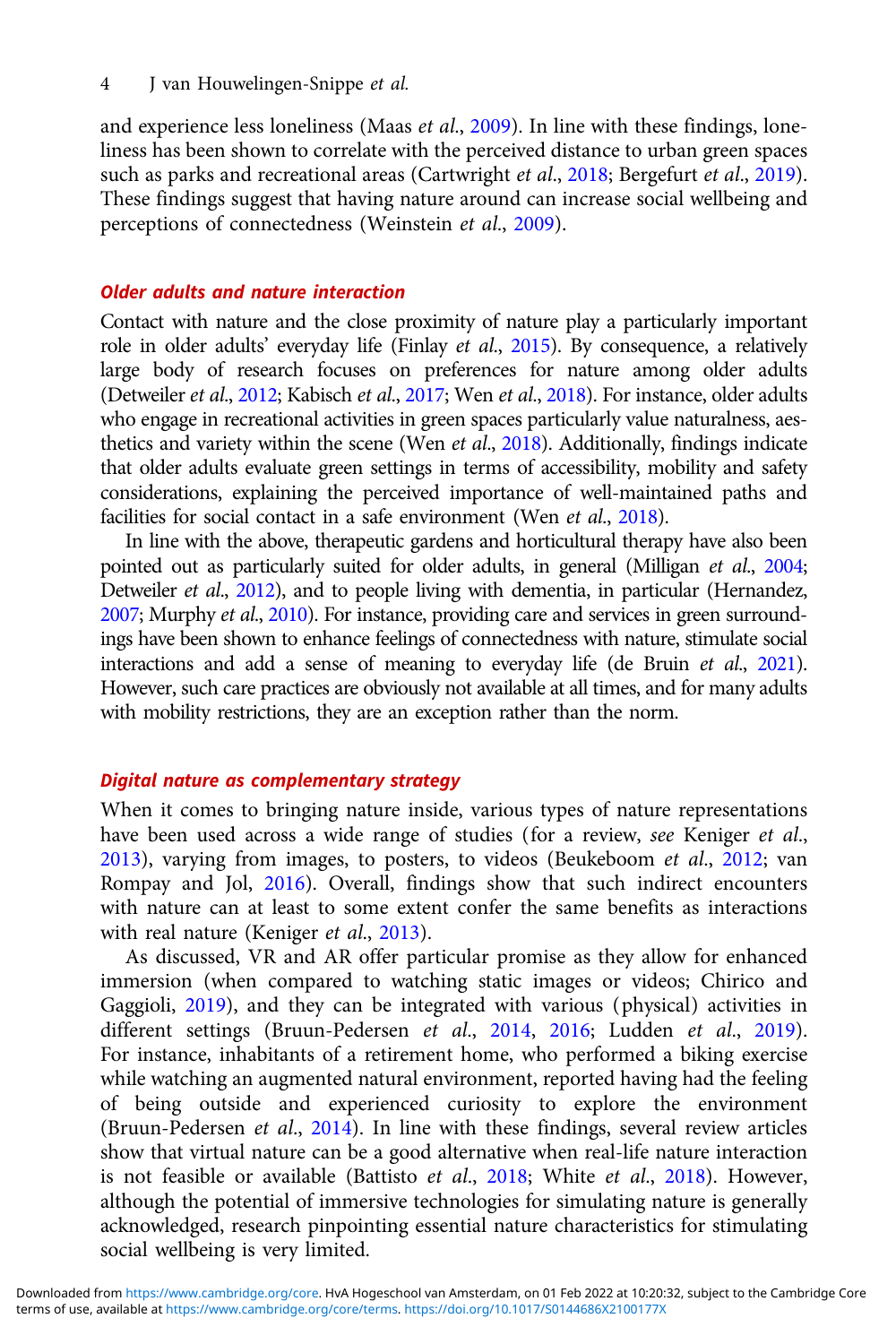#### Nature characteristics and social wellbeing

When it comes to preferences of older adults and social wellbeing, it is an open question which nature types are most beneficial. Further underscoring this lack of understanding, a recent study found no difference in wellbeing outcomes between simulated park-like grassland and forest-like woodland (Choe et al., [2020](#page-19-0)). Likewise, in a study assessing the mental health of local residents as a function of the presence and amount of public green spaces (Wood et al., [2017\)](#page-21-0), a positive correlation was not only found for parks or other green spaces with an explicit nature focus (i.e. green settings with the specific aim of providing contact with nature), but also for green spaces aimed at recreation or practising sports.

When zooming in on social wellbeing, tended nature scenes might be particularly suitable for social interactions as they are readily associated with social presence and hence with safety and security (cf. Staats and Hartig, [2004\)](#page-21-0), as also indicated by the importance of well-maintained infrastructure and facilities to older adults (Wen et al., [2018\)](#page-21-0).

Additionally, recent studies in emotion research indicate that interactions with vast and wide-open settings inspire awe, defined as a sense of being in the presence of something greater than oneself (Keltner and Haidt, [2003;](#page-20-0) Shiota et al., [2007](#page-20-0); Cohen et al., [2010\)](#page-19-0). Awe is accompanied by decreased self-focus and increased connectedness with other people, the community and the world at large (Keltner and Haidt, [2003](#page-20-0)). Of particular relevance to the present context, a laboratory study with university students showed that wide-open and spacious (rather than dense) digital landscapes enhanced social aspirations and triggered awe (van Houwelingen-Snippe et al., [2020](#page-21-0)a). However, so far, research has not addressed preferences and social benefits of spacious landscapes among older adults.

#### Research aims

The aim of Study 1 (consisting of focus group sessions conducted within Dutch nursing homes) was to explore limitations that older adults experience in interacting with nature, and to study (related) preferences for digital nature environments (Aim 1). Study 2 presents the results of a quantitative study aimed at testing the effects of enhanced digital nature scenes (varying in terms of spaciousness and type of nature) on measures related to social wellbeing, including social aspirations, awe, fascination and sense of presence (Aim 2).

#### Study 1: Focus groups

#### Method

The study received approval from the ethical committee.

#### **Participants**

Five focus groups were conducted (pre-COVID-19) within two care centres in the eastern part of the Netherlands. Groups consisted of four to nine older adults, between 69 and 92 years old (mean = 83), with different care needs. Care professionals recruited participants within the care centres who were mentally and physically able to participate in group discussions. Focus groups either comprised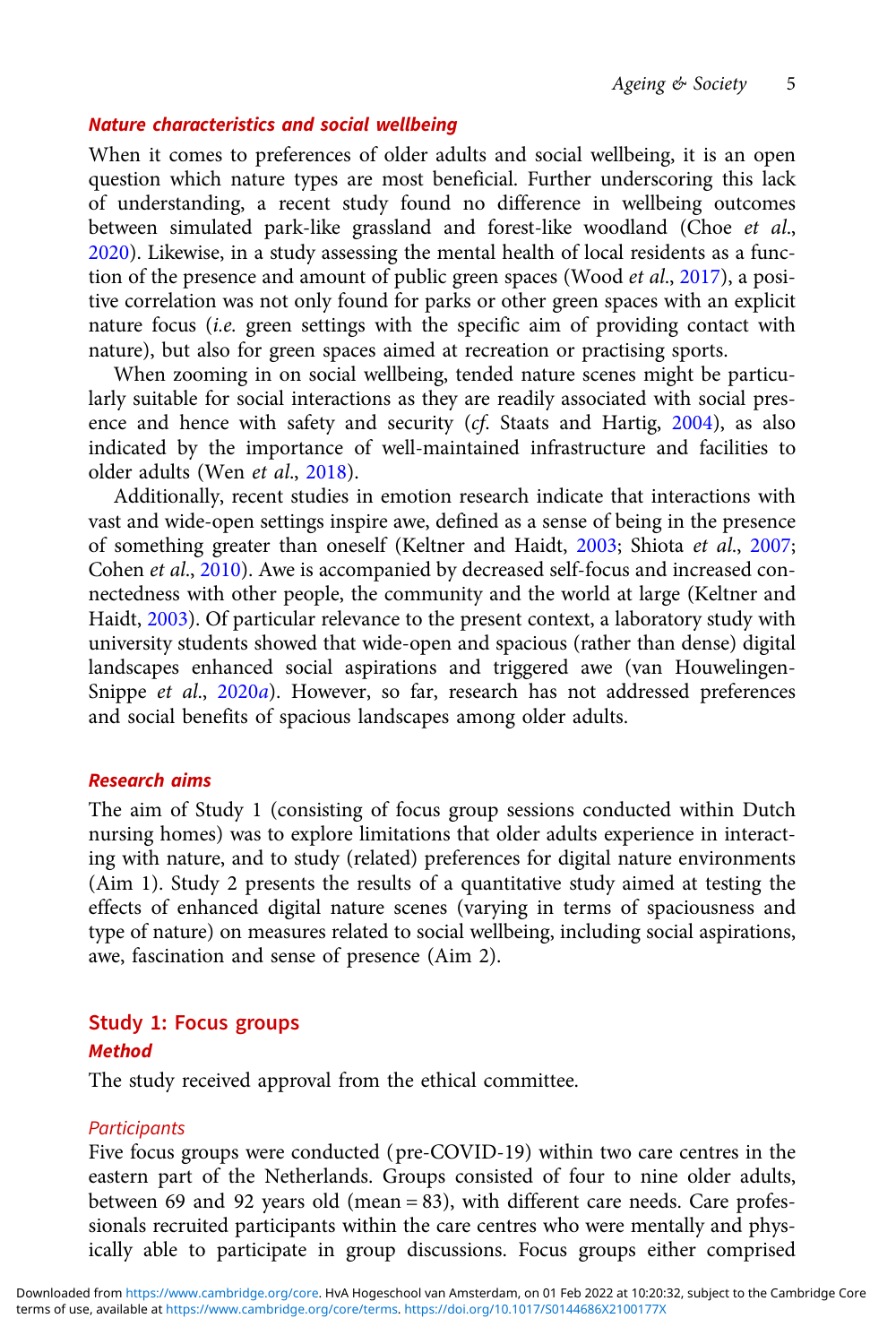6 J van Houwelingen‐Snippe et al.

residents of the care centres involved or older adults living individually (but nonetheless receiving care or services provided by the care centre; see Appendix 1 for more information on demographics and focus group composition). Prior to participation, informed consent forms were signed by the participants. The focus group sessions took approximately 60–90 minutes (including informal introductions with coffee and tea).

# Focus group set-up

The (semi-structured) focus group sessions consisted of two different parts. During the first part, introductory questions were asked to form a picture of how often and in what (social) contexts participants experienced nature. In the second part, different digital nature scenes (for examples, see [Figure 1](#page-6-0)) were shown, and participants were asked for their opinion on style and content. The digital nature scenes were created using an advanced game development platform (Unity; Gaia  $Package)$ <sup>[1](#page-18-0)</sup> and varied in terms of spaciousness and type of nature.

# Methodology

Common themes and concepts were identified by carefully analysing all transcripts. The coding process used a mixed-method approach, such that some of our themes were based on prior knowledge from literature (deductive approach), while other themes emerged directly from the participants' narratives (inductive approach) (Ryan and Bernard, [2003](#page-20-0)). The authors performed several rounds of coding to compare new codes to previously assigned codes, to make sure the identified themes remained valid and to derive the final set of themes.

# Data analysis

The coding process was performed using Atlas.ti 8 software and consisted of three stages, derived from Corbin and Strauss [\(1990](#page-19-0)): (a) open coding, in which the themes emerging from the transcripts were coded *in vivo* using constant comparison; (b) axial coding, where themes were connected and combined into categories; and (c) selective coding, in which a storyline was uncovered based on the recurring themes.

# Results Part 1: Context

The data of the first part were structured using four themes, grouped into the two categories 'nature interaction' and 'physical limitations'.

# Category 'nature interaction'

At the start of each focus group, participants were asked whether they considered themselves a 'nature person' (conversation starter) which triggered meaningful discussions and revealed an overall desire for more interaction with nature and a perceived lack of contact with nature in their daily lives (elaborated on below).

Desire for nature interaction. A theme that was mentioned numerous times during the focus groups was the expressed desire for nature interaction or a perceived lack thereof. Generally, participants expressed a personal connection with nature and most participants identified themselves as a 'nature person'. However, often,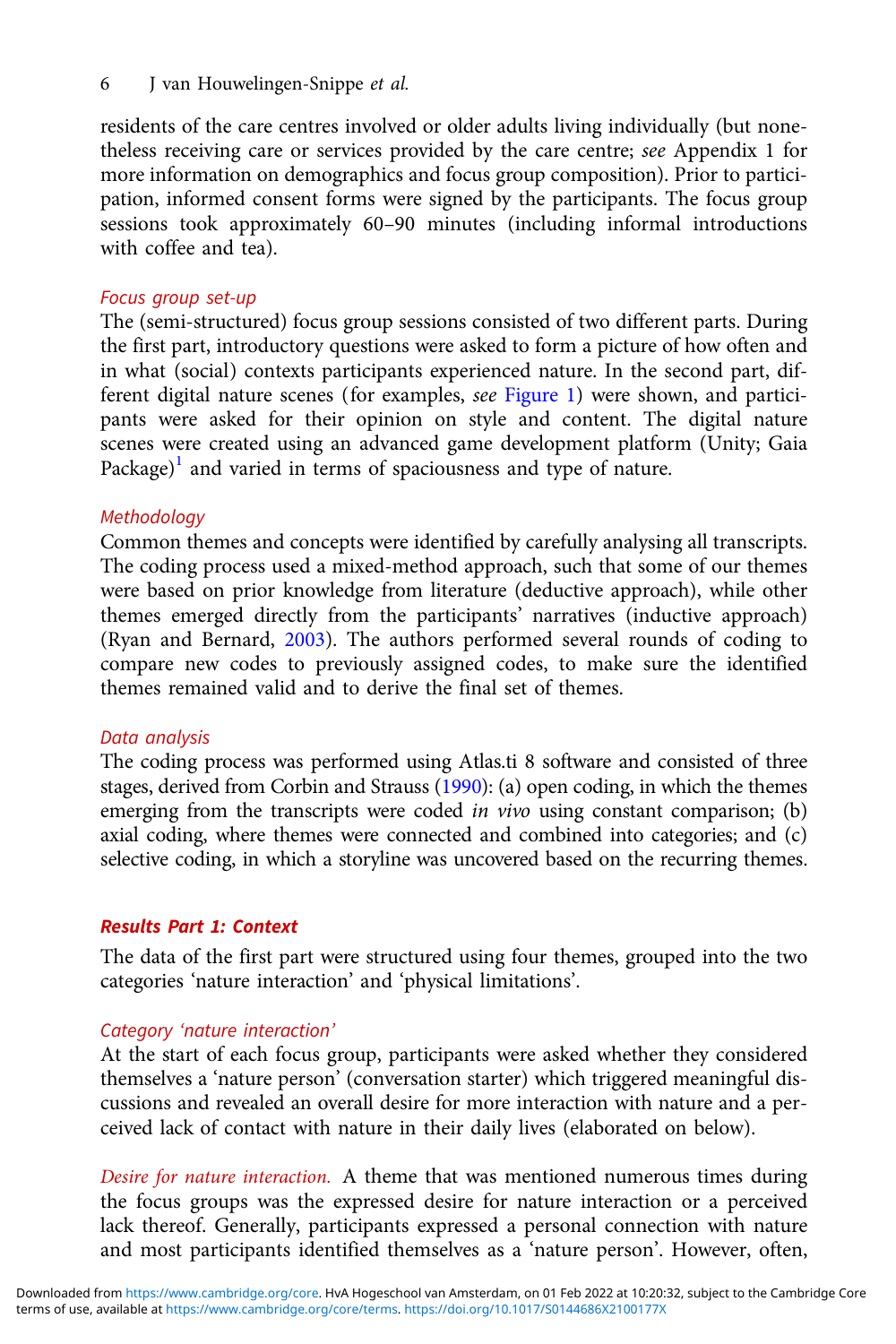<span id="page-6-0"></span>

Figure 1. Screen shots of digital nature animations presented during the focus group sessions (left: dense tended nature; right: spacious tended nature).

participants mentioned that they were not able to go into nature as often as they used to or less frequently as they would like:

So, I am a nature person but at the moment that no longer works.  $(1.1^2)$  $(1.1^2)$  $(1.1^2)$ 

I found nature very beautiful, but I hardly ever come there anymore, only on a few occasions. (5.1)

I love nature very much, but I have hardly ever been there in recent years. Because … Yes, everything [gestures, to hands and electric wheelchair]. But I did that a lot, with deer and with the birds. And yes, the little hedgehogs. All those things and stuff. (5.1)

Other responses more specifically reveal a sense of sadness about not being able to go out and enjoy nature:

Yes, I just love nature and I miss it. I also live on the third floor and I often miss [it] sometimes, but I have a nice view though. But uh, I just love nature. (3.4)

The following excerpt likewise illustrates the perceived lack of nature interaction and resulting negative emotions (i.e. frustration and indignation) for participants who cannot go out independently:

|      | Interviewer (I): Do you ever get picked up to go out into nature together? |
|------|----------------------------------------------------------------------------|
| 1.2: | No, never!                                                                 |
| I:   | Never? Do you have that desire?                                            |
| 1.2: | Yes, walking.                                                              |

Social activities in nature. Within the context of our study, we were especially interested in what types of social situations participants associate with nature. The following excerpts reveal a connection between spending time with family and going out in nature:

I: Do you sometimes go to the forest or the park with a friend or family member?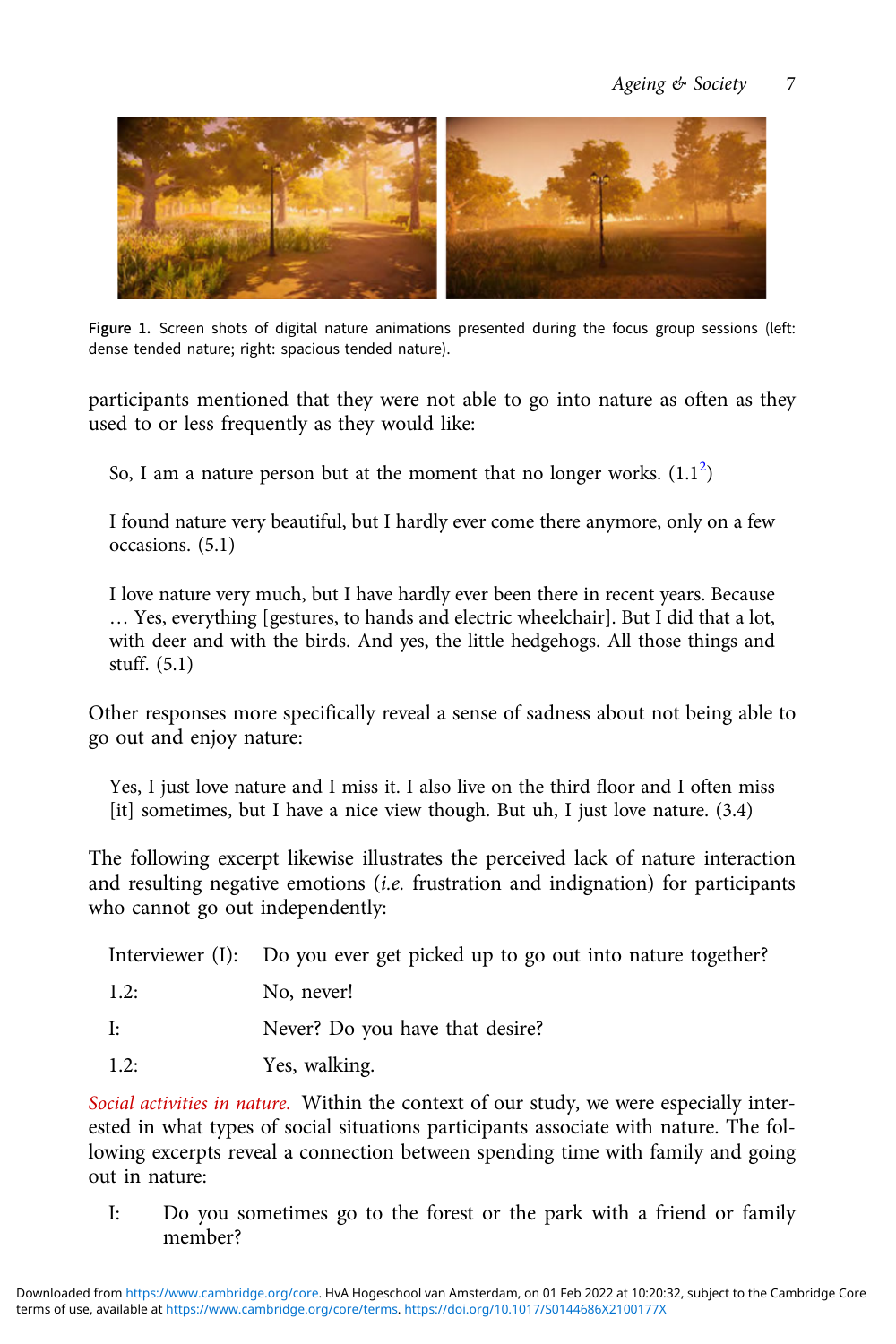# 8 J van Houwelingen-Snippe et al.

- 2.8: Walking with my son.
- I: And will your son come to pick you up to do that? Or do you meet together?
- 2.8: No, he always picks me up, because it is much too far to walk. We have always done this.

Very coincidentally, last week when my daughter came, we planned to go to the city, she said 'well, it is such nice weather, we will do something else'. And then we went to the Arboretum [regional nature park] and yes, my husband was able to come too. And it is so beautiful there. We enjoyed it. (3.3)

These quotes highlight the enjoyment participants derive from nature visits but at the same time illustrate that the initiative to go outside often rests with the informal care-giver, as also illustrated by the following excerpt:

- I: Are there people to take you outside?
- 1.4: Two are there, my granddaughters. And I really appreciate that.
- I: And when your granddaughter picks you up, do you ask her if she can come?
- 1.4: No, she says 'I will pick you up this afternoon'.

Next to social nature interactions with family members, other participants referred to possibilities offered by the care centre (i.e. 'home care'; care professionals that attend to the care needs of older adults living individually) or associations that allow older adults to engage in physical activities:

- I: Who do you go to the forest with then?
- 2.7: With the home care.
- I: And the fishing you just talked about, are you still doing that now?
- 4.1: Yes, every Monday. But now it is no longer possible, it is getting too cold. We are under the supervision of a fishing association. So, when a fish takes the hook, the rod is pulled behind us by one of them. But I really enjoy it, I like it.

# Category 'physical limitations'

The participants in our focus groups discussed several types of physical limitations as a consequence of ageing. The most frequently voiced concerns were the loss of mobility and the related dependency on others.

Mobility. Lack of mobility (i.e. not being able to go out due to physical limitations) was often seen as a restricting factor for the participants in our study, as illustrated by the following excerpt:

I: And how is that for you, do you ever go out into nature together?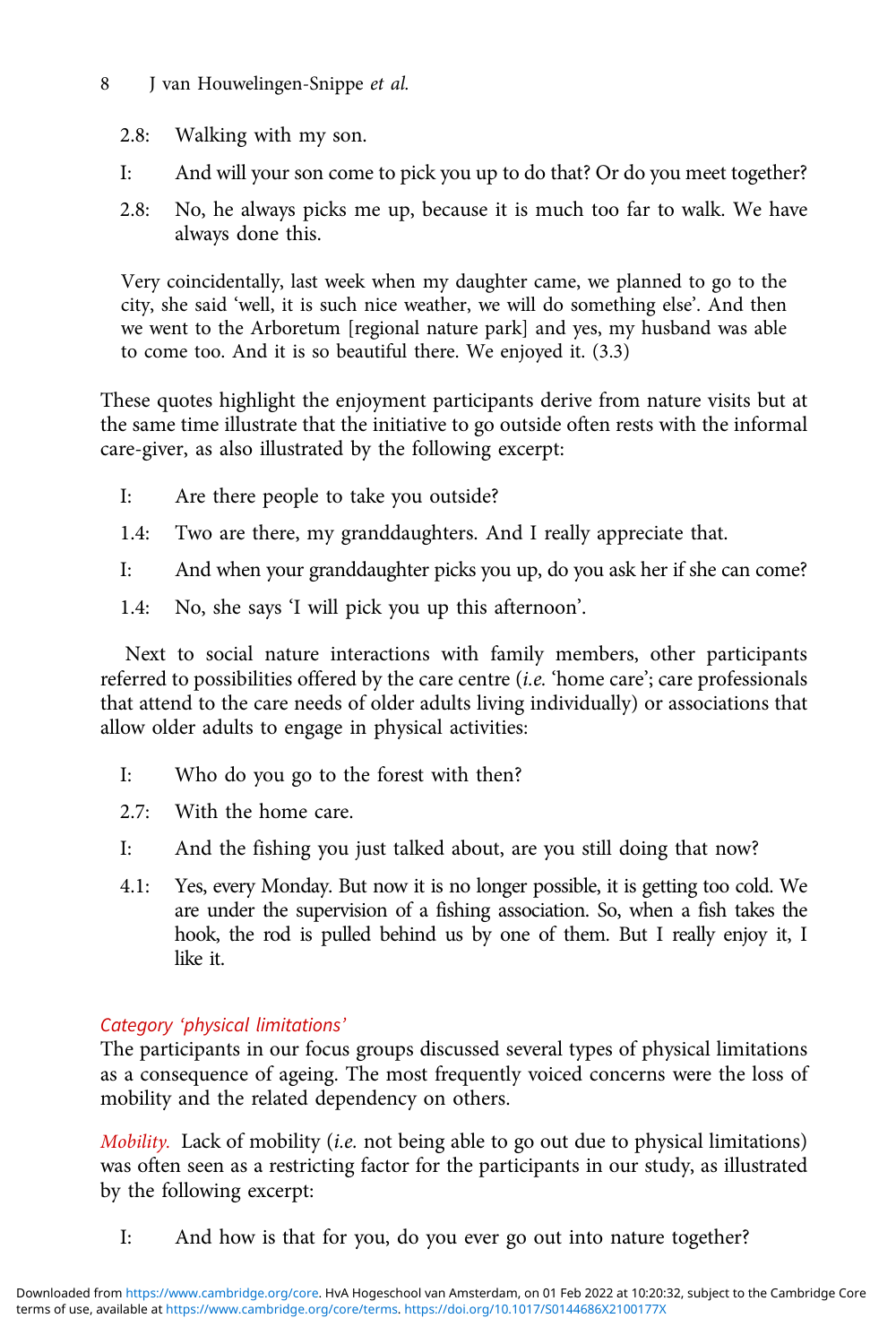- 4.1: Well not lately, of course, because you live here internally. But I used to go out a lot. Also going away for a long weekend and then with the children … Out and about; up the trails, down the lanes!
- I: But not so often now?
- 4.1: No, no, no.
- I: What is holding you back then?
- 4.1: That I am old, physically it is no longer possible. Look, I'm in a wheelchair, it is not possible, it doesn't work anymore.

For other participants, electronic wheelchairs turned out to be an important means for going outside and regaining a sense of autonomy and independency:

- 4.3: I am certainly a nature person and if it no longer works with the bicycle, then I go with the electronic wheelchair. I spend a lot of time outside.
- 4.3: I love to go out into nature, but then alone.
- I: Have you always done this alone?
- 4.3: Ever since I am alone, I do indeed prefer doing it alone. Because my electronic wheelchair takes me everywhere. And it is not always possible to ask friends or acquaintances like 'hi, I want to go out, are you coming?' Because then you have to ask someone on a bike to come along with the electronic wheelchair and then you have to ride one after the other. And then I think: it is much more practical if I just go alone.

Having access to an electronic wheelchair seems to give back some of the mobility or autonomy one might have lost due to (age-related) physical limitations. Participant 4.3 expresses in the above excerpt that her electronic wheelchair takes her everywhere, she therefore does not seem to experience any loss of mobility, although she acknowledges that going outside together has become more complicated by the use of an electronic wheelchair.

Loss of independence and dependence on others. Due to physical limitations, many of the participants in our study expressed some sort of loss of independence and autonomy, which turned out to be quite an emotional theme throughout the focus groups, as illustrated by the following excerpts:

Doing the groceries … I can't go that far anymore. It is difficult though. You have always been independent and then you think about it, don't you? You are dependent on someone else and that is difficult. I find that very difficult to deal with. (1.2)

Because you can do so much for so long and then everything is gone all at once. You can't do anything anymore. (1.3)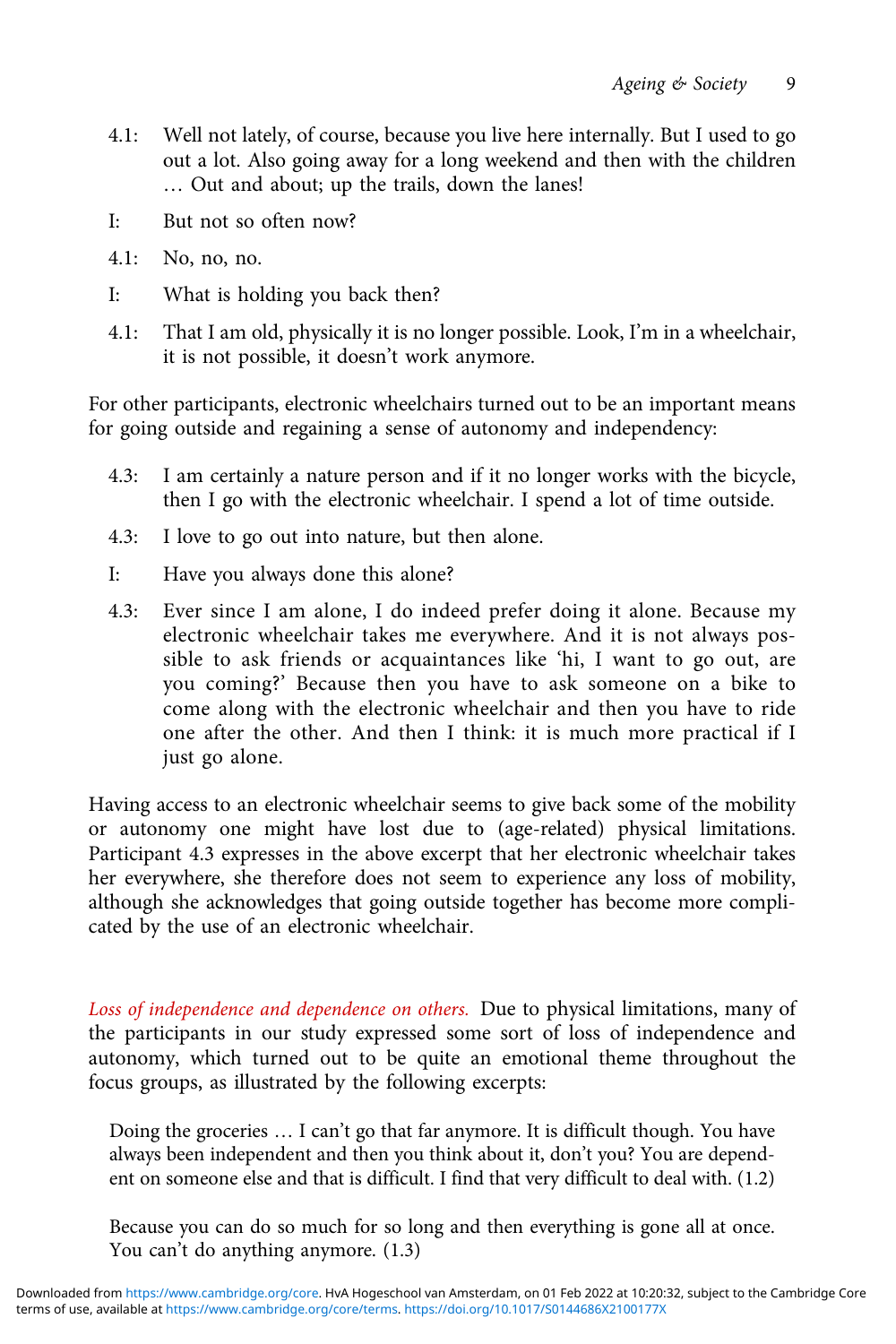- 10 J van Houwelingen-Snippe et al.
	- I: Do you ever go out into nature together?
	- 1.1: Only a little. We can walk less than two metres without both of us lying on the ground.
	- I: But do you sometimes get picked up to go with a family member?
	- 1.2: No, no, no!
	- 1.1: No because they all have to work and stuff.
	- 1.2: Family don't do that, and neighbours neither. Nobody does that.
	- I: Well, that is a pity.
	- 1.1: Yes, that is not nice.
	- 1.2: Yes, and you would like to go for a walk. Even if only for a short time.

However, there were also participants who do not feel dependent on others (access to an electronic wheelchair was frequently mentioned here as well):

- I: Do you enjoy doing that [going into nature] together?
- 1.5: No, no. If you can do it alone, you can do as you please. You don't have to ask anyone 'do you go here or there?'
- I: So, you just enjoy doing that alone?
- 1.5: Yes, it's nice to go alone.

These findings hint at an important distinction between older adults who are fully dependent on other people for going out in nature (with negative emotions including frustration and sadness as a result) and those who can manage to go out in nature by themselves (oftentimes supported by an electronic wheelchair).

# Results Part 2: Digital nature animations

In the second part of the focus groups, digital nature animations were presented, and participants were asked for their opinion.

# Reactions towards nature scenes

First reactions to the tended nature scenes were somewhat varied. On the one hand, there were very positive reactions of participants who expressed the desire to be actually present in the scene presented:

- I: [Dense tended nature scene] What is your first impression?
- 1.1: I find this quite beautiful … I would want to go for a walk there.
- I: You would want to go for a walk there?
- 1.1: Yes, lovely. Smelling nature. It all smells so wonderful.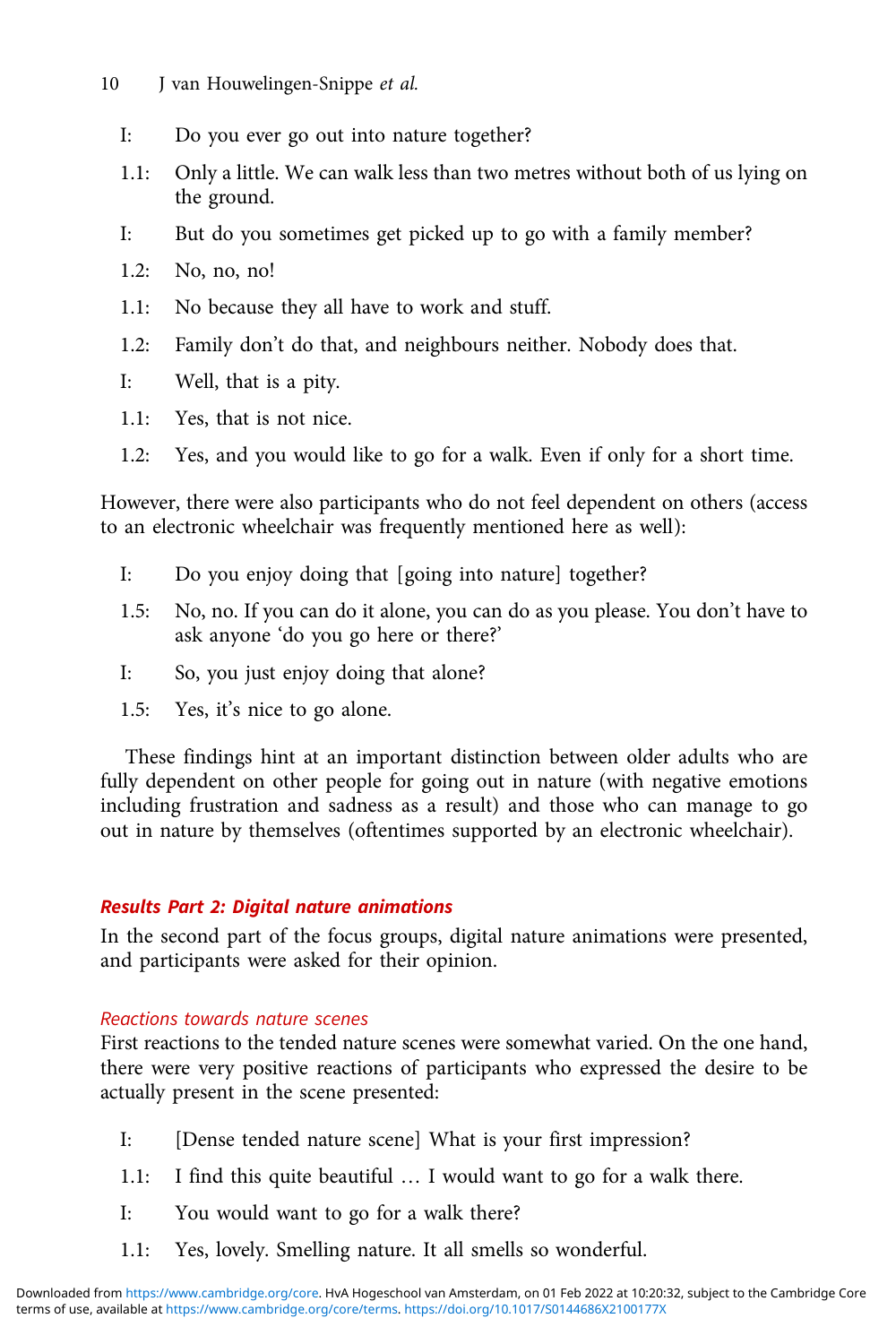[Spacious tended nature scene] I just think this is really beautiful. The trees and everything. I just really see myself walking on such a path. (3.4)

On the other hand, there were participants who were much more critical, in particular participants who did not suffer from mobility restrictions and were less dependent on others. Common themes of criticism were realism (including depicted movement and the colours of the digital nature animations):

[Dense tended nature] I don't think this is beautiful … The colours are absolutely unnatural. And well, the trees are not finely lined … At least, I don't like this recording. (5.3)

[Dense tended nature] But this has nothing to do with reality. The colours too. (3.2)

[Dense tended nature] However, these bushes are wiggling weirdly … As one piece, then I think, guys that is not right (everyone laughs). It should only be the upper part of a plant that moves a bit, but not the entire bush that wiggles from side to side, then there really has to be quite a storm coming. (5.3)

Somewhat surprisingly, there were no comments or remarks pertaining to the difference between dense and spacious scenes within this category (for an example, see [Figure 1\)](#page-6-0), suggesting that this variable was less important to older adults, regardless of mobility constraints.

As for the wild nature scenes, in particular those participants who were rather negative about the tended nature scenes (i.e. those participants who could go out by themselves) seemed to be more positive about the wild nature scenes:

Yes, this is a real forest … I love the roughness. (3.4)

I find this more natural. (2.8)

However, other participants expressed explicit negative emotions or associations with this scene:

Very sad … I don't like this at all. (3.1)

Has there been a fire? No, I do not think the nature there is beautiful. (1.5)

Yes, this is a desolate scene. (4.1)

Overall, a preference was observed for the tended nature scenes. However, findings also suggest a relationship between mobility restrictions, on the one hand, and nature preferences, on the other: participants who experienced a loss of mobility seemed to prefer the tended nature scenes while this was not the case for participants who experienced high levels of autonomy and independence.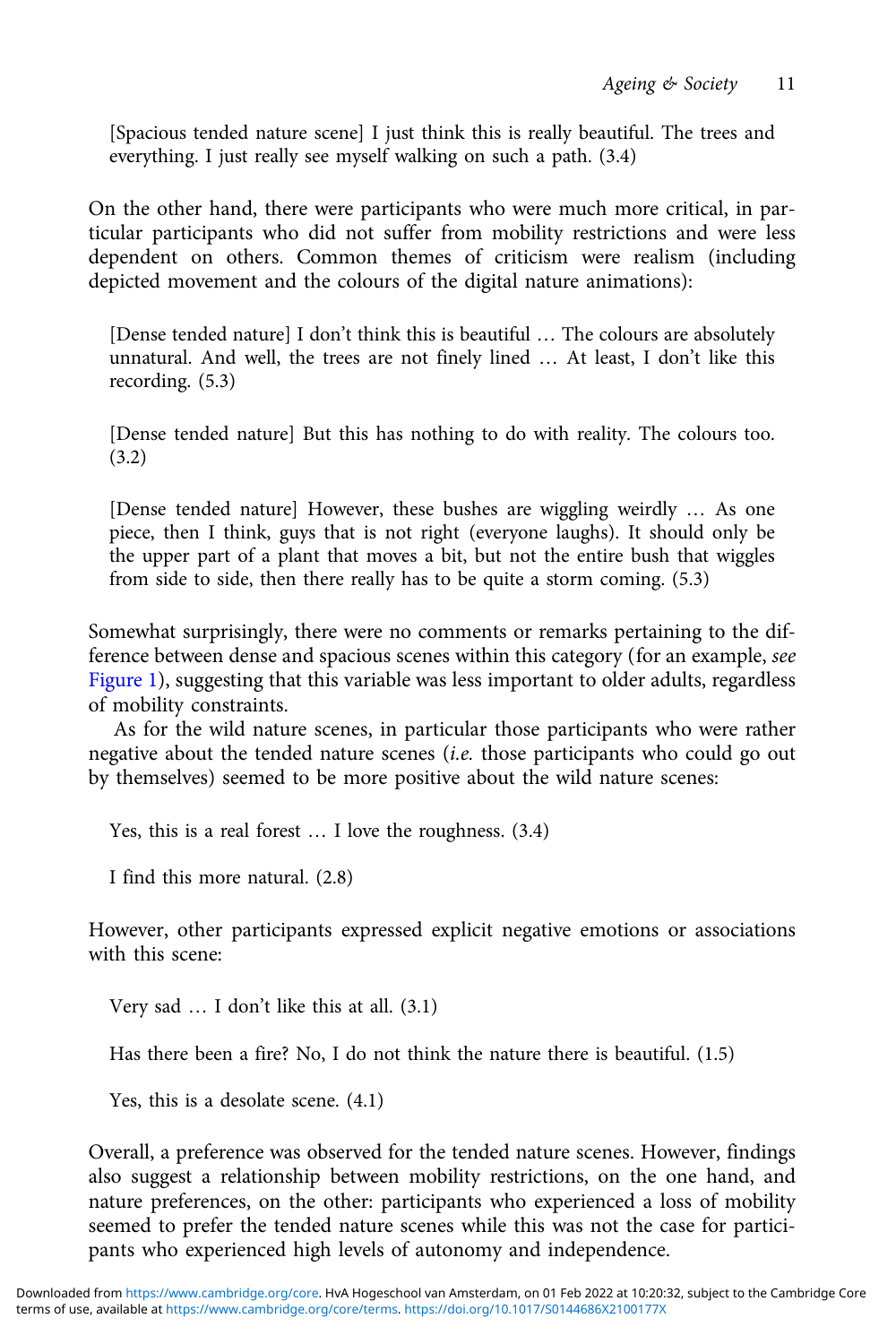12 J van Houwelingen-Snippe et al.

#### Summary Study 1

The aim of the focus groups was to explore limitations older adults experience in interacting with nature, and to study (related) preferences for digital nature environments (Aim 1). Findings suggest that mobility restrictions (and related levels of autonomy and independence) play a crucial role in whether older adults experience a lack of nature interaction. Especially for older adults who experience a lack of nature interaction, digital nature could provide a meaningful addition to everyday life. Furthermore, findings suggest that for these older adults in particular, tended nature scenes are preferred over wild scenes. This finding aligns with literature stressing the importance of accessibility and well-maintained paths (Wen et al., [2018\)](#page-21-0). However, with respect to the distinction between dense and more spacious nature scenes, no clear preferences emerged.

In terms of digital nature characteristics, realism might well be an important factor influencing acceptance, especially among relatively independent older adults. Several participants commented on the use of too bright and artificial colours. This feedback served as input for the development of the digital nature scenes used in Study 2.

Furthermore, findings of Study 1 did not provide insights into the effects of digital nature on subjective wellbeing measures. Arguably, effects of nature scenes are largely implicit and hence do not surface in focus group sessions where participants consciously reflect on differences in nature scenes. In line with this notion, research indicated that awareness of natural surroundings and their effects is no precondition for the restorative effect of green elements (e.g. trees in urban settings) to take place (Lin et al., [2014](#page-20-0)). Hence, in addition to incorporating preferences of older adults in a next iteration of nature scenes, Study 2 aimed to test the effects of nature type (i.e. tended nature versus wild nature) and spaciousness of digital nature scenes on social wellbeing measures specifically.

# Study 2: Online survey

#### Research aim

In the second study, we aimed to test effects of the enhanced digital nature scenes (varying in terms of spaciousness and type of nature) on measures related to social wellbeing, including social aspirations, awe, fascination and sense of presence (Aim 2).

#### Method

The study received approval from the ethical committee.

#### Experimental design

The study employed a 2 (spaciousness: dense versus spacious)  $\times$  2 (nature type: wild versus tended nature) mixed design with spaciousness as within-subject variable and nature type as between-subjects variable. In other words, participants were assigned to one of the 'nature-type' conditions and watched two videos varying in spaciousness in randomised order.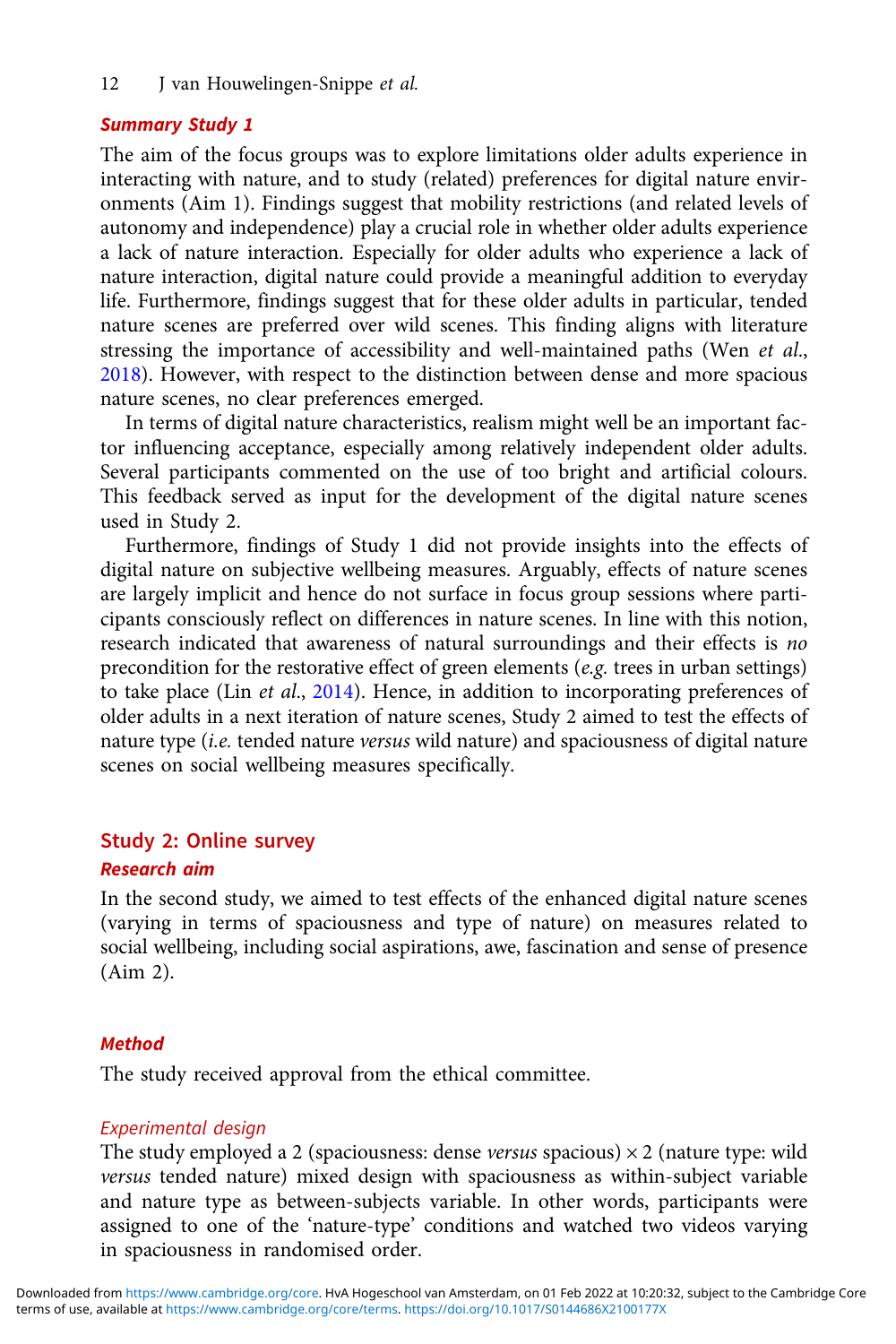## Stimulus development

Incorporating the feedback of Study 1 (e.g. enhancing realism of the scenes), four different animated nature scenes (dense tended nature, spacious tended nature, dense wild nature, spacious wild nature) were developed using the game develop-ment platform (Unity; Gaia Package).<sup>[3](#page-18-0)</sup> As for the nature-type manipulation, the animations display either a tended scene (i.e. a park-like scene with benches, lampposts and a well-defined path) or a wild nature scene, without any of these objects; see [Figure 2](#page-13-0)). This latter manipulation was based on focus group results hinting at the importance of social affordances ( $e.g.$  benches) and the importance of a safe setting (e.g. with lampposts).

As for the spaciousness manipulation, the spacious condition presents a wideopen view with a limited number of trees whereas in the dense condition, view is restricted by a large number of trees populating the scene. All scenes display a stationary viewpoint and depict subtle movements of vegetation, corresponding shadows and clouds. All conditions were accompanied by the same soundtrack with bird sounds.

# Respondents

Respondents ( $N = 200$ ) were recruited online using Amazon's Mechanical Turk, *i.e.* a large-scale online tool to recruit respondents meeting specific requirements in exchange for a fair pay. Inclusion criteria were age (55 years or older) and location (northern European countries, Canada and the United States of America (USA)).

# Procedure

Prior to participation, respondents filled out an informed consent form and provided basic demographic information. Next, the respondents watched the first online digital nature video, which was embedded within the survey (via the video website Vimeo). Respondents were instructed to turn on their sound and watch the video full screen. After watching the video, a control question was implemented to ensure that respondents actually managed to play the video as instructed. Subsequently, respondents were asked to fill out the first post-exposure survey including the outcome measures. Subsequently, respondents watched the second video and filled out the second (post-exposure) survey. Respondents who watched both videos and completed the entire survey were rewarded with US \$4.

#### **Measures**

All survey responses were recorded using five-point Likert scales in survey software Qualtrics. For an extensive list of all items used, see Appendix 2.

Social aspirations. Social aspirations were measured with the Social Aspirations Scale (van Houwelingen-Snippe et al.,  $2020a$  $2020a$ ), with five items tapping the appropriateness of the nature scene for social interaction as indicated by items such as 'I would like to show this landscape to someone' and 'This landscape is suitable to experience together' ( $\alpha$  = 0.80).

Awe. Awe was measured with the sub-constructs Connectedness, Self-diminishment and Vastness of the original Awe Experience Scale (Yaden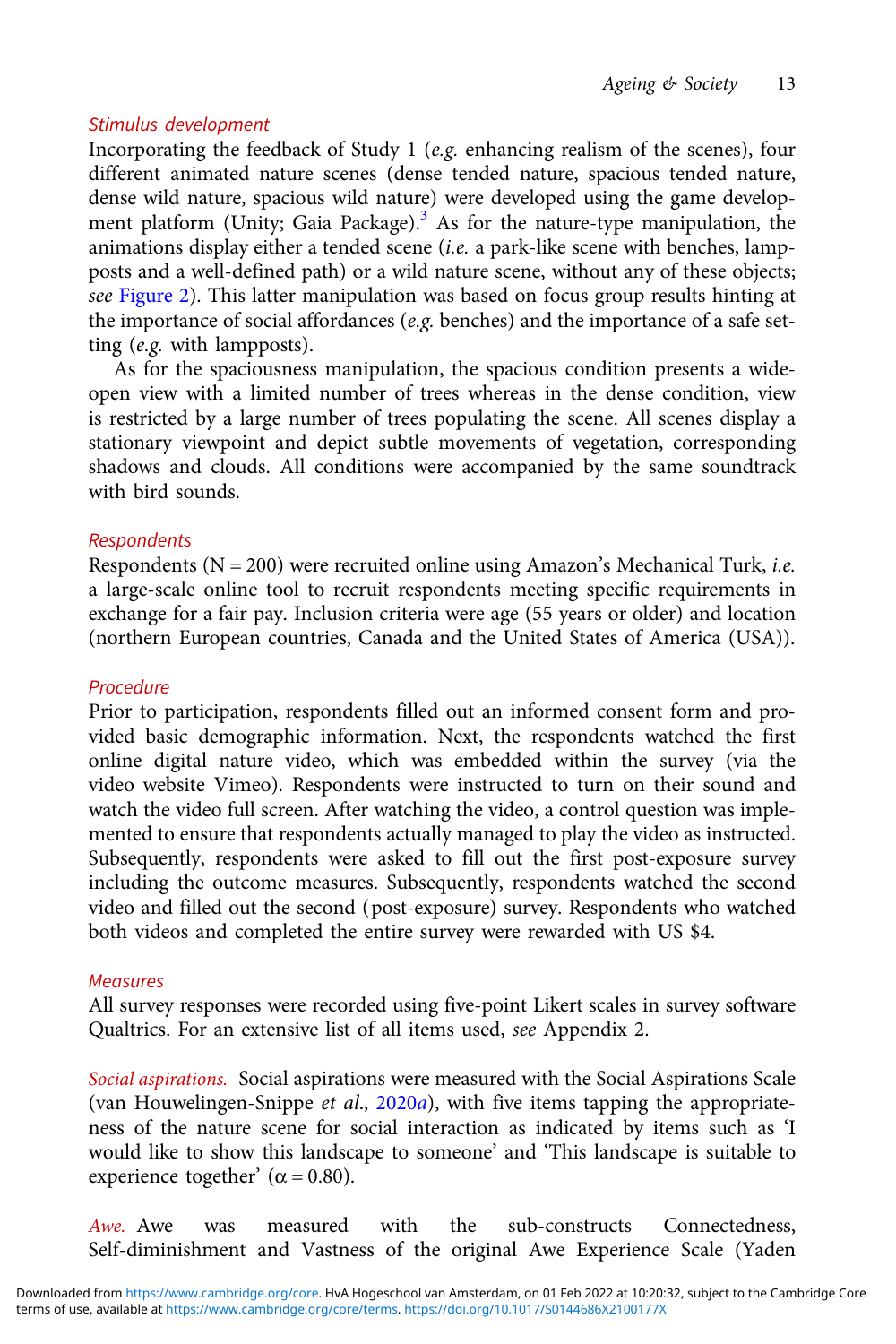<span id="page-13-0"></span>

Figure 2. Screen shots of digital nature scenes used in the survey (top-left: dense tended nature; top-right: spacious tended nature; bottom-left: dense wild nature; bottom-right: spacious wild nature).

et al., [2018](#page-21-0)), and includes 14 items such as 'I felt small compared to everything else' and 'I experienced a sense of oneness with all things' ( $\alpha$  = 0.96).

Fascination. Fascination was measured with the Fascination construct of the original Perceived Restorativeness Scale (Hartig et al., [1997](#page-19-0)), including five items such as: 'The setting has fascinating qualities' and 'There is much to explore and discover here'  $(\alpha = 0.92)$ .

Sense of presence. As immersion (e.g. sense of presence) is considered to be one of the main benefits of digital nature, we included sense of presence in the questionnaire for explorative purposes. Sense of presence was measured with the selflocation construct of the original Spatial Presence Experience Scale (Hartmann et al., [2016](#page-20-0)), and taps the extent to which one feels more or less present in the environment of the video, as indicated by eight items such as 'I felt like I was actually there in the environment of the video' and 'I had the feeling that I was in the middle of the action rather than merely observing' ( $\alpha$  = 0.96).

# Results

# Demographic profile

Basic demographic information of the respondents is presented in [Table 1](#page-14-0).

# Analyses of variances

Mixed design analyses of variance tests were conducted with, respectively, social aspirations, awe, fascination and sense of presence as dependent variables, with spaciousness as within-subject factor and type of nature as between-subjects factor.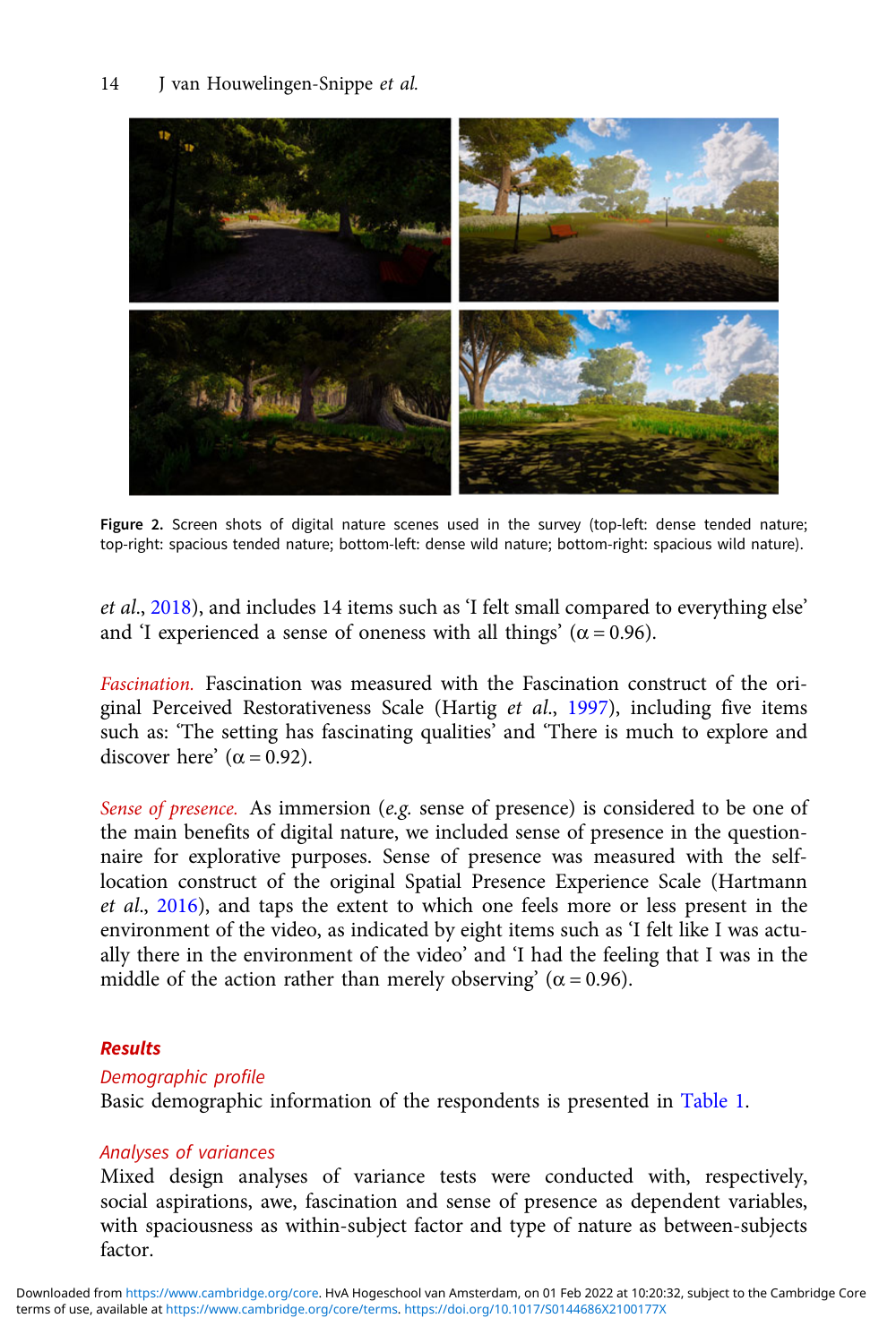#### <span id="page-14-0"></span>Table 1. Demographic profile

| Category                               | Specification                      | Number of<br>respondents |
|----------------------------------------|------------------------------------|--------------------------|
| Year of birth                          | Before 1950                        | 31                       |
|                                        | 1950-1954                          | 47                       |
|                                        | 1955-1959                          | 71                       |
|                                        | <b>After 1959</b>                  | 51                       |
| Gender                                 | Male                               | 69                       |
|                                        | Female                             | 131                      |
| Country of residence                   | United States of America           | 196                      |
|                                        | Canada                             | $\overline{2}$           |
|                                        | North-West Europe                  | $\overline{2}$           |
| Highest degree                         | High school or less                | 32                       |
|                                        | Some college but no<br>degree      | 51                       |
|                                        | Associate degree                   | 27                       |
|                                        | Bachelor's degree                  | 56                       |
|                                        | Master's degree                    | 24                       |
|                                        | Professional or doctoral<br>degree | 10                       |
| Marital status                         | Married                            | 84                       |
|                                        | Never married                      | 36                       |
|                                        | Divorced or separated              | 61                       |
|                                        | Widowed                            | 19                       |
| Living area                            | Rural                              | 68                       |
|                                        | Urban                              | 132                      |
| Number of physical nature interactions | Less than once                     | $\overline{7}$           |
| during a week                          | $1-2$ times                        | 69                       |
|                                        | 3-5 times                          | 68                       |
|                                        | More than 5 times                  | 56                       |

Social aspirations. The main effect of spaciousness was marginally significant (F  $(1,198) = 3.2$ ,  $p = 0.08$ ,  $\eta^2 = 0.02$ ), suggesting higher social aspiration scores for spacious nature scenes (mean = 3.62, standard deviation  $(SD) = 0.73$ ) compared to dense nature scenes (mean =  $3.52$ , SD =  $0.81$ ).

Moreover, the effect of nature type was significant  $(F(1,198) = 19.81, p < 0.001,$  $\eta^2$  = 0.09), indicating that tended nature scenes (mean = 3.77, SD = 0.63) elicited more social aspirations than wild nature scenes (mean =  $3.36$ , SD =  $0.85$ ).

The interaction between type of nature and spaciousness was not significant  $(F(1,198) = 2.22, p = 0.14, \eta^2 = 0.01).$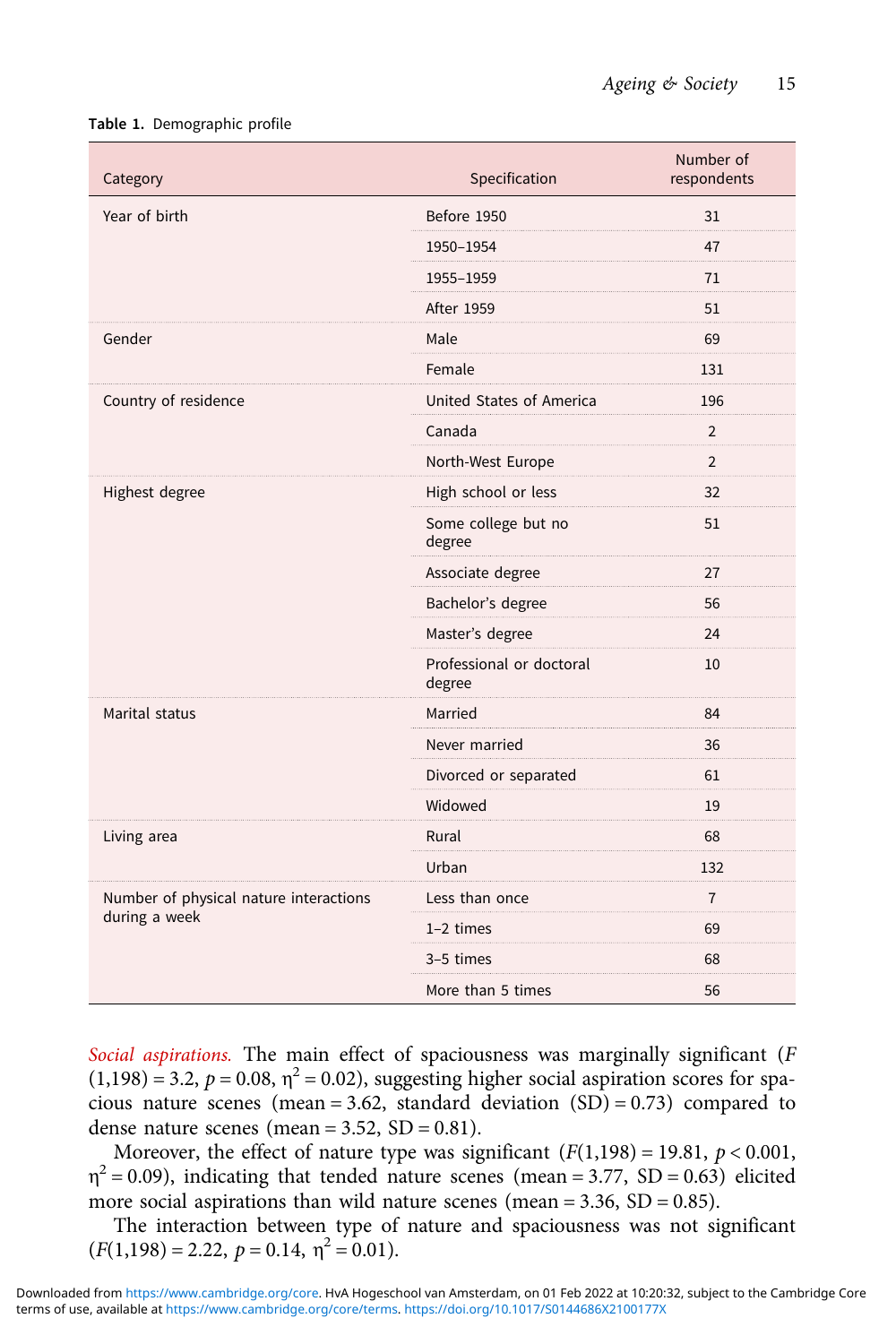Fascination. The effect of spaciousness on fascination scores was significant  $(F(1,198) = 7.32, p < 0.01, \eta^2 = 0.04)$ , showing that dense nature scenes (mean =  $3.90, SD = 0.83$ ) elicited higher fascination scores compared to spacious nature scenes (mean =  $3.70$ , SD =  $0.88$ ).

Additionally, there was a significant effect of type of nature on fascination  $(F(1,198) = 4.22, p < 0.05, \eta^2 = 0.02)$ , indicating that tended nature scenes (mean = 3.90, SD = 0.80) elicited higher fascination scores compared to wild nature scenes  $(\text{mean} = 3.70, \text{ SD} = 0.90).$ 

Again, the interaction between type of nature and spaciousness was not significant  $(F(1,198) = 1.19, p = 0.28, \eta^2 = 0.01).$ 

Awe. There was no significant effect of spaciousness on awe scores ( $F(1,198) = 2.61$ ,  $p$ = 0.11,  $\eta^2$  = 0.01). However, the effect of type of nature was significant ( $F(1,198)$ ) = 3.96,  $p < 0.05$ , =  $\eta^2$  = 0.02): tended nature scenes (mean = 3.09, SD = 0.92) elicited higher awe scores compared to wild nature scenes (mean  $= 2.84$ , SD  $= 0.97$ ). The interaction between nature type and spaciousness was not significant ( $F$  < 1, not significant).

Sense of presence. The main effect of spaciousness on sense of presence score was significant ( $F(1,198) = 5.38$ ,  $p < 0.05$ ,  $\eta^2 = 0.03$ ), indicating that dense nature scenes  $(mean = 3.11, SD = 1.09)$  elicited a higher sense of presence scores than spacious nature scenes (mean =  $3.0$ , SD =  $1.04$ ).

The main effect of type of nature was also significant  $(F(1,198) = 5.96, p = 0.02,$  $\eta^2$  = 0.03), indicating that tended nature scenes (mean = 3.21, SD = 1.05) elicited a higher sense of presence compared to wild nature scenes (mean = 2.87, SD = 1.05).

Finally, the interaction between nature type and spaciousness was not significant  $(F(1,198) = 1.28, p = 0.26, \eta^2 = 0.01).$ 

#### Summary Study 2

The aim of Study 2 was to test the effects of the enhanced digital nature scenes (varying in terms of spaciousness and type of nature) on measures related to social wellbeing, including social aspirations, awe, fascination and sense of presence (Aim 2). Results clearly demonstrate the potential of tended (rather than wild) nature for enhancing measures related to social wellbeing. That is, tended nature scenes elicited significantly more social aspirations and positive emotions (fascination and awe), and were more effective in triggering a sense of presence. Effects of spaciousness on social aspirations were marginally significant, suggesting that spacious settings may enhance prosocial aspirations, but in line with the focus group sessions, effects of nature type were much more pronounced. Finally, dense (rather than spacious) nature was considered more fascinating.

# General discussion

The findings presented across the two studies underscore the potential of digital nature for enhancing social aspirations and positive emotions. To our knowledge, this is one of the first studies to (a) pinpoint specific nature characteristics important to social wellbeing and (b) systematically vary nature characteristics using VR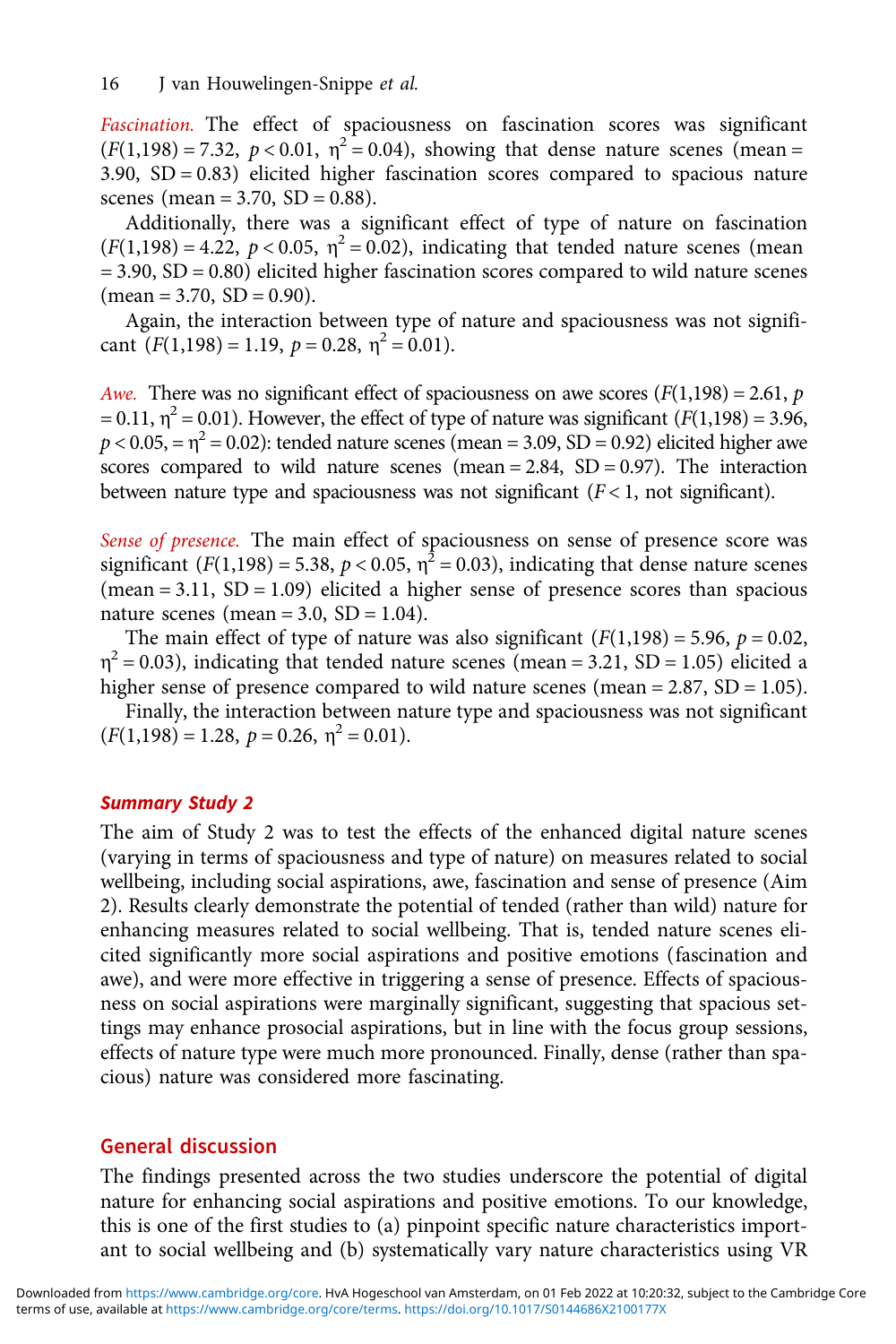software. Although the potential of VR technology for immersing people in natural settings has been demonstrated previously (e.g. Chirico and Gaggioli, [2019\)](#page-19-0), previous research used footage of existing nature settings. Clearly, a major benefit of designing nature settings from scratch is that full control over (systematic) variations between nature scenes is possible.

In sum, our findings indicate that immersive technologies hold great promise for reintroducing nature into the lives of people for whom access to nature is difficult or impossible. Furthermore, findings from the focus groups suggest that acceptance and attitude towards digital nature is particularly high for older adults with mobility restrictions and related perceptions of reduced autonomy and independence, which are important determinants of wellbeing (Gabriel and Bowling, [2004](#page-19-0)). Hence, especially for these people, digital nature can be considered an essential complementary means for interacting with nature. However, when considering the current COVID-19 pandemic and the recent lockdowns, the potential of digital nature is by no means limited to older adults only, as also evidenced by a recent study assessing the effects of digital nature during the worldwide lockdowns (van Houwelingen-Snippe et al., [2020](#page-21-0)b).

When turning to the results of both the focus group sessions and the quantitative survey, our findings indicate that for older adults, tended nature settings are generally preferred over wild nature. In a previous laboratory study among inter-national university students (van Houwelingen-Snippe et al., [2020](#page-21-0)a), no such effects of type of nature were found. Arguably, the importance of tended nature (associated with higher levels of comfort and safety) is much more pronounced for older adults, which is not only in line with the findings from the focus group sessions (Study 1) but also with previous research (e.g. Wen et al., [2018\)](#page-21-0).

The effects of nature type on awe and fascination (showing that tended nature positively influences these affective states) in particular contrast with previous nature studies, rather demonstrating positive effects of wild and more mysterious nature settings (Kaplan and Kaplan, [1989](#page-20-0); Szolosi et al., [2014](#page-21-0); van Rompay and Jol, [2016](#page-21-0); Chiang et al., [2017\)](#page-19-0). Again, these findings might relate to target group characteristics with older (rather than young) adults arguably feeling more at ease and hence more open to experiencing awe and fascination in tended, rather than wild, scenes. Clearly, these findings call for follow-up research in which the role of safety and comfort perceptions as a function of nature type and mobility restrictions is tested.

The main effects of spaciousness on fascination and sense of presence (showing that dense scenes were rated as more fascinating and created a stronger sense of presence compared to spacious scenes) are in line with previous research (Chiang et al., [2017](#page-19-0)). However, the effect of spaciousness on social aspirations (showing that spacious landscapes elicited more social aspirations) was only marginally significant, whereas in previous research, the effect of spaciousness on social aspirations was particularly pronounced among young adults (van Houwelingen-Snippe et al., [2020](#page-21-0)a). Arguably, the denser (less-spacious) settings trigger a greater sense of intimacy and privacy as they shield one off from the environment and other people present.

Another factor that might explain the difference in effects of spaciousness on social aspirations between the present study and previous research relates to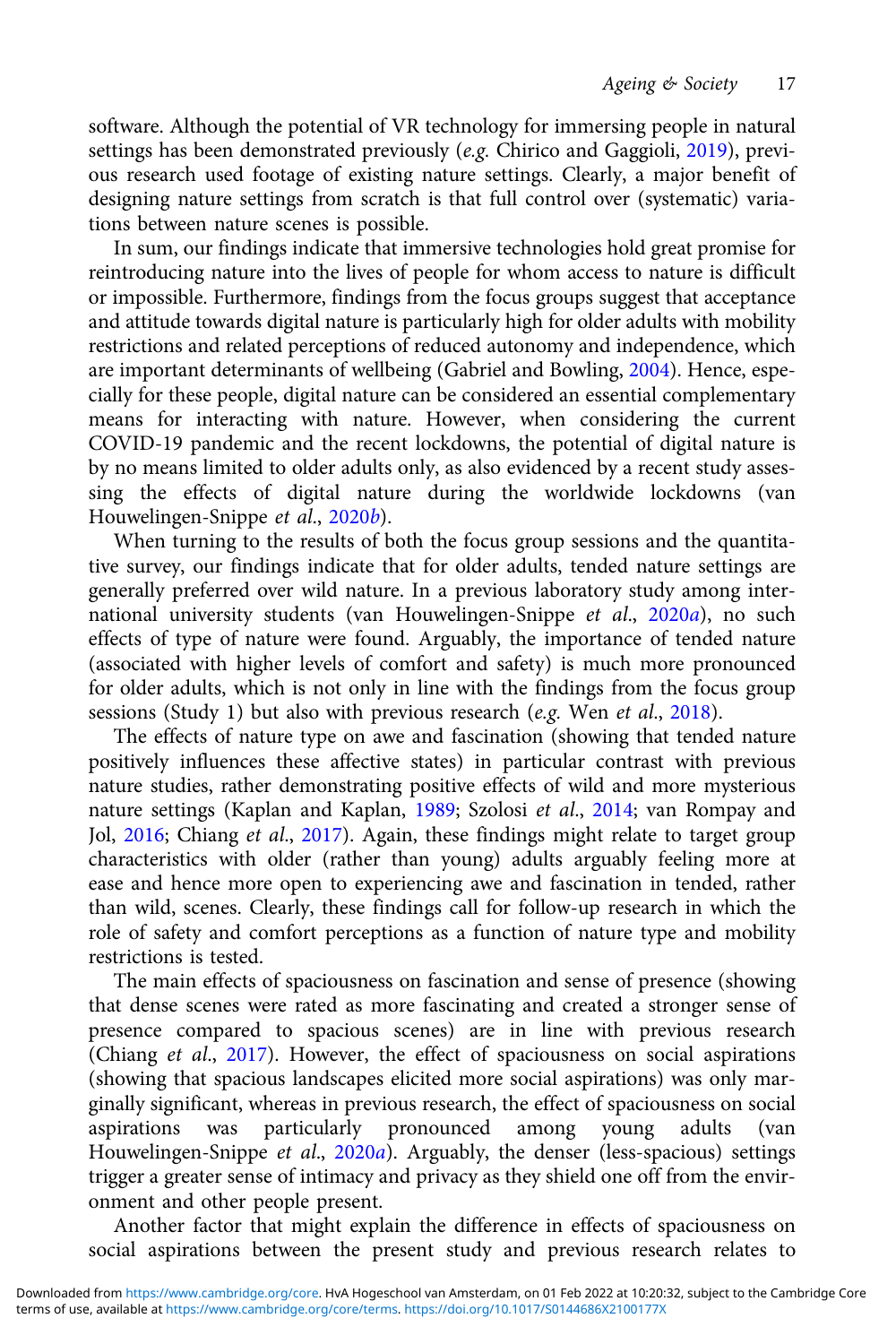presentation mode. Whereas in previous research, the digital nature scenes were presented on a large and immersive projection wall (van Houwelingen-Snippe et al., [2020](#page-21-0)a), the digital nature scenes in the present study were presented as videos merged into an online survey which participants watched on their own device at home. When also considering the finding that sense of presence was significantly higher in the dense (rather than the spacious) condition, arguably the spaciousness manipulation (and the sense of vastness it aimed to trigger) did not come across as convincingly on a small screen. When enhancing interactivity in future iterations of the digital nature scenes, e.g. by providing ways to move around in the digital nature environment, sense of presence and immersion might be boosted likewise.

## Limitations and future research

Although participants of both studies were residing in Western countries, namely the Netherlands and the USA, the two studies described in this article did not use a similar sample of participants. The participants of the focus groups were exclusively Dutch care centre residents or care receivers, whereas the respondents of the online survey study were generally younger and mostly residing in the USA. Future research should point out whether the findings of the online survey are generalisable to a population for whom loneliness and mobility restrictions are particularly pressing issues. Such studies should also provide insight into how demographics, presence of nearby nature and social context (i.e. watching alone or watching with others) shape preferences for different nature scenes. For instance, recent findings indicate that having nature nearby is positively correlated with feelings of connectedness (Cartwright et al., [2018](#page-19-0); van Houwelingen-Snippe et al., [2020](#page-21-0)b), further stressing the importance of introducing digital nature into people's living environments.

Although our findings clearly point at the potential of digital nature for enhancing social aspirations and positive emotions, follow-up research should investigate the effects of digital nature on measures requiring longitudinal research, such as loneliness, quality of life and life satisfaction. Furthermore, previous research showed that people living close to nature experience less feelings of loneliness (Maas et al., [2009](#page-20-0)). These findings warrant studies exploring the relationship between digital nature and loneliness.

Furthermore, the stationary scenes used in this study did not capitalise fully on the potential of VR technology which also allows for more autonomy and interaction (e.g. being able to walk and being in control of factors such as walking direction and speed of movement) and the depiction of social presence (i.e. cues signalling the presence of others such as silhouettes or avatars or the sound of children playing). Considering the focus on social wellbeing, such additions could increase the potential of digital nature further.

When designing digital nature interactions for older adults, the findings of Study 1 seem to suggest that older adults who perceive a lack of nature interactions might benefit most from doses of (digital) nature interactions incorporated into daily activities. On the other hand, users who experience nature more frequently might be drawn to more adventurous technology and/or scenes that add something more exciting or adventurous to what one is exposed to during the day. Since personal needs and preferences vary greatly among the heterogeneous user group,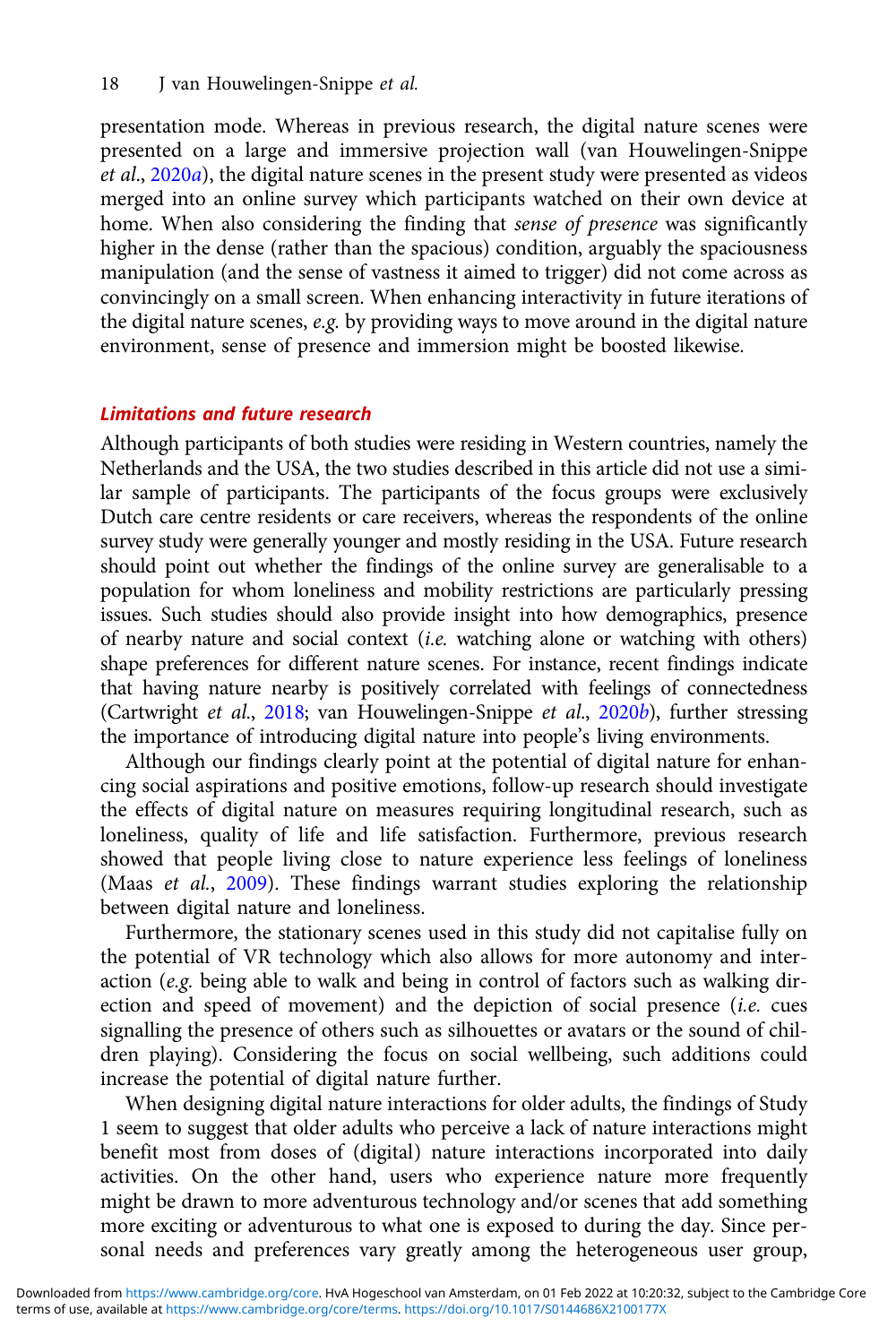<span id="page-18-0"></span>researchers should not aim for a one-size-fits-all product, but rather aim for a person-centred approach (Hendriks et al., [2016](#page-20-0)). Future research should point out how to personalise digital nature scenes based on needs and expectations.

Finally, future studies could explore further the role of being active (versus passive) in nature. Considering that for many, being in nature is usually associated with engagement in a variety of activities (e.g. exercising, gardening, meeting others), whereas for others being in nature might be foremost associated with a more passive mode of experience  $(e.g.$  enjoying the view while sitting on a bench), it might be particularly worthwhile to test how more active or passive uses of nature influence social wellbeing measures. Although research findings generally testify to more positive effects for a more active mode of experience (Holt et al., [2019](#page-20-0); Rogerson et al., [2020;](#page-20-0) Unruh et al., [2000\)](#page-21-0), it is an open question to what extent this also applies to engagement in digital nature environments where activity might relate to, for instance, active exploration of a digital nature environment using controllers or related means. Clearly, in such cases, digital skills important for navigating virtual environments should be considered as well (Xie, [2003](#page-21-0)).

#### Conclusion

This research shows that digital nature can elicit social aspirations and enhance social wellbeing among older adults. These findings contribute to the very small base of existing research on effects of wellbeing by pinpointing design considerations for digital nature environments and by indicating how preferences vary with mobility restrictions. Furthermore, our findings shed light on essential nature characteristics and warrant further research and development of digital nature applications for inspiring social connectedness, reducing loneliness and enhancing overall wellbeing.

Financial support. This work was supported by ZonMW (CreateHealth grant number 443001106).

Conflict of interest. The authors declare no conflict of interest.

Ethical standards. Studies were approved by the ethical committee of the University of Twente (request numbers 191301 and 200541).

#### **Notes**

1 See [https://assetstore.unity.com/packages/tools/terrain/gaia-terrainscene-generator-42618.](https://assetstore.unity.com/packages/tools/terrain/gaia-terrainscene-generator-42618)

2 Participants are referred to by their group number followed by their participant number ('1.1' refers to group 1, participant 1). For a demographic profile of the participants, see Appendix 1.

3 See [https://assetstore.unity.com/packages/tools/terrain/gaia-terrainscene-generator-42618.](https://assetstore.unity.com/packages/tools/terrain/gaia-terrainscene-generator-42618)

# References

- Battisto D, Vincent E and Dye CJ (2018) Technological supports to increase nature contact for older adults. In Pak R and Mclaughlin A (eds), Aging, Technology and Health. Academic Press, pp. 113–133.
- Bergefurt L, Kemperman A, van den Berg P, Borgers A, van der Waerden P, Oosterhuis G and Hommel M (2019) Loneliness and life satisfaction explained by public-space use and mobility patterns. International Journal of Environmental Research and Public Health 16, 4282.
- Beukeboom CJ, Langeveld D and Tanja-Dijkstra K (2012) Stress-reducing effects of real and artificial nature in a hospital waiting room. Journal of Alternative and Complementary Medicine 18, 329–333.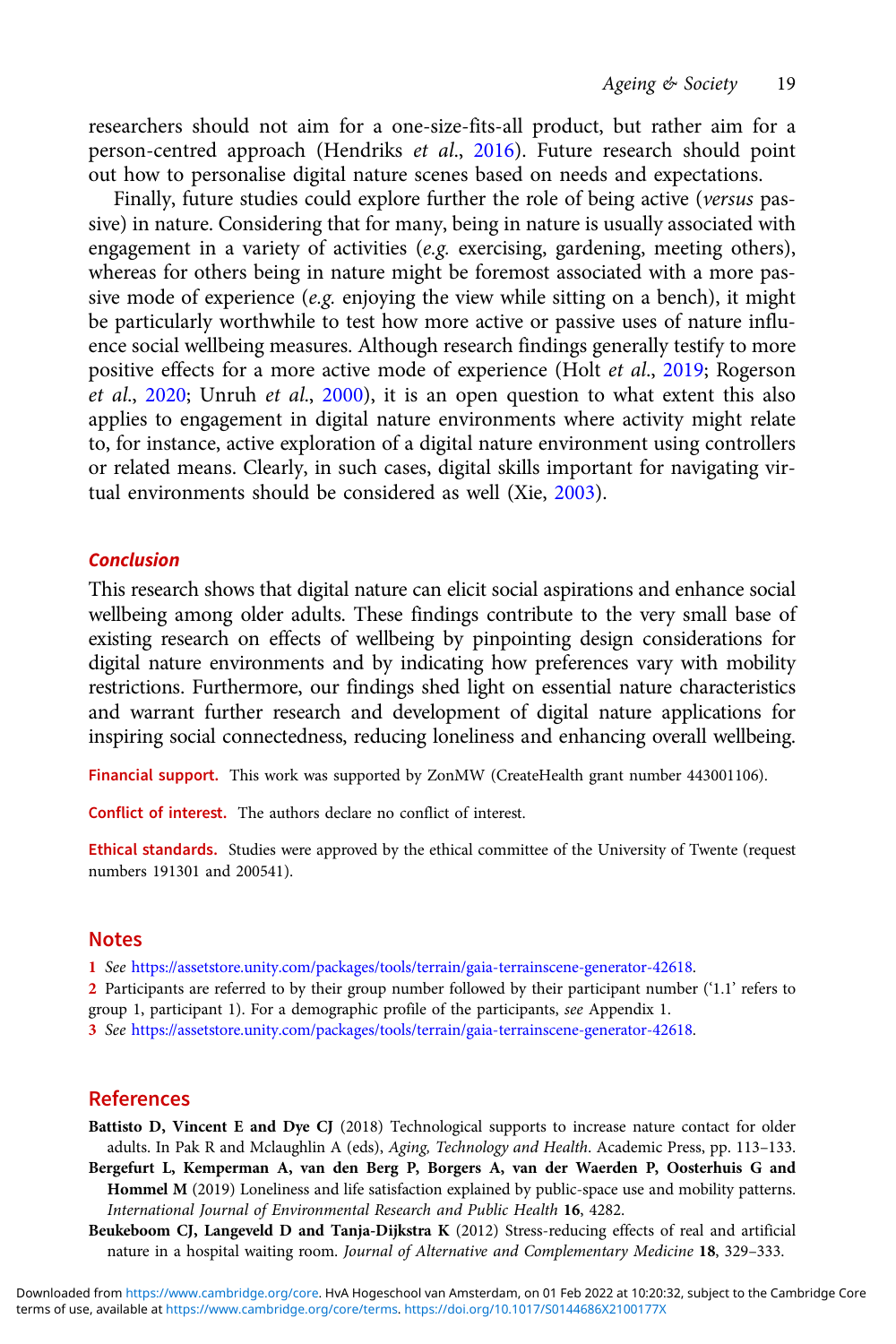- <span id="page-19-0"></span>20 J van Houwelingen-Snippe et al.
- Bratman GN, Anderson CB, Berman MG, Cochran B, de Vries S, Flanders J, Folke C, Frumkin H, Gross JJ, Hartig T, Kahn PH, Kuo M, Lawler JJ, Levin PS, Lindahl T, Meyer-Lindenberg A, Mitchell R, Ouyang Z, Roe J, Scarlett L, Smith JR, van den Bosch M, Wheeler BW, White MP, Zheng H and Daily GC (2019) Nature and mental health: an ecosystem service perspective. Science Advances 5, eaax0903.
- Browning MHEM, Mimnaugh KJ, van Riper CJ, Laurent HK and LaValle SM (2020) Can simulated nature support mental health? Comparing short, single-doses of 360-degree nature videos in virtual reality with the outdoors. Frontiers in Psychology 10, 2667.
- Bruun-Pedersen JR, Pedersen KS, Serafin S and Kofoed LB (2014) Augmented exercise biking with virtual environments for elderly users: a preliminary study for retirement home physical therapy. In 2014 2nd Workshop on Virtual and Augmented Assistive Technology (VAAT). Minneapolis, MN, USA: IEEE, pp. 23–27.
- Bruun-Pedersen JR, Serafin S and Kofoed LB (2016) Going outside while staying inside exercise motivation with immersive vs. non-immersive recreational virtual environment augmentation for older adult nursing home residents. In Proceedings – 2016 IEEE International Conference on Healthcare Informatics, ICHI 2016. Chicago, IL, USA: IEEE, pp. 216–226.
- Buecker S, Ebert T, Götz FM, Entringer TM and Luhmann M (2020) In a lonely place: investigating regional differences in loneliness. Social Psychological and Personality Science 12, 147-155.
- Cacioppo JT, Chen HY and Cacioppo S (2017) Reciprocal influences between loneliness and selfcenteredness: a cross-lagged panel analysis in a population-based sample of African American, Hispanic, and Caucasian adults. Personality and Social Psychology Bulletin 43, 1125-1135.
- Cartwright BDS, White MP and Clitherow TJ (2018) Nearby nature 'buffers' the effect of low social connectedness on adult subjective wellbeing over the last 7 days. International Journal of Environmental Research and Public Health 15, 1238.
- Chiang YC, Li D and Jane HA (2017) Wild or tended nature? The effects of landscape location and vegetation density on physiological and psychological responses. Landscape and Urban Planning 167, 72–83.
- Chirico A and Gaggioli A (2019) When virtual feels real: comparing emotional responses and presence in virtual and natural environments. Cyberpsychology, Behavior, and Social Networking 22, 220–226.
- Choe EY, Jorgensen A and Sheffield D (2020) Simulated natural environments bolster the effectiveness of a mindfulness programme: a comparison with a relaxation-based intervention. Journal of Environmental Psychology 67, 101382.
- Cohen AB, Gruber J and Keltner D (2010) Comparing spiritual transformations and experiences of profound beauty. Psychology of Religion and Spirituality 2, 127.
- Corbin J and Strauss A (1990) Grounded theory research: procedures, canons and evaluative criteria. Zeitschrift für Sociologie 19, 418–427.
- Courtin E and Knapp M (2017) Social isolation, loneliness and health in old age: a scoping review. Health and Social Care in the Community 25, 799–812.
- de Bruin SR, Buist Y, Hassink J and Vaandrager L (2021) 'I want to make myself useful': the value of nature-based adult day services in urban areas for people with dementia and their family carers. Ageing & Society 41, 582–604.
- de Koning JL, Stathi A and Richards S (2017) Predictors of loneliness and different types of social isolation of rural-living older adults in the United Kingdom. Ageing & Society 37, 2012-2043.
- Detweiler MB, Sharma T, Detweiler JG, Murphy PF, Lane S, Carman J, Chudhary AS, Halling MH and Kim KY (2012) What is the evidence to support the use of therapeutic gardens for the elderly? Psychiatry Investigation 9, 100–110.
- Dickens AP, Richards SH, Greaves CJ and Campbell JL (2011) Interventions targeting social isolation in older people: a systematic review. BMC Public Health 11, 647.
- Fakoya OA, McCorry NK and Donnelly M (2020) Loneliness and social isolation interventions for older adults: a scoping review of reviews. BMC Public Health 20, 129.
- Finlay J, Franke T, McKay H and Sims-Gould J (2015) Therapeutic landscapes and wellbeing in later life: impacts of blue and green spaces for older adults. Health and Place 34, 97–106.
- Gabriel Z and Bowling A (2004) Quality of life from the perspectives of older people. Ageing  $\&$  Society 24, 675–691.
- Hartig T, Korpela K, Evans GW and Gärling T (1997) A measure of restorative quality in environments. Scandinavian Housing & Planning Research 175–194.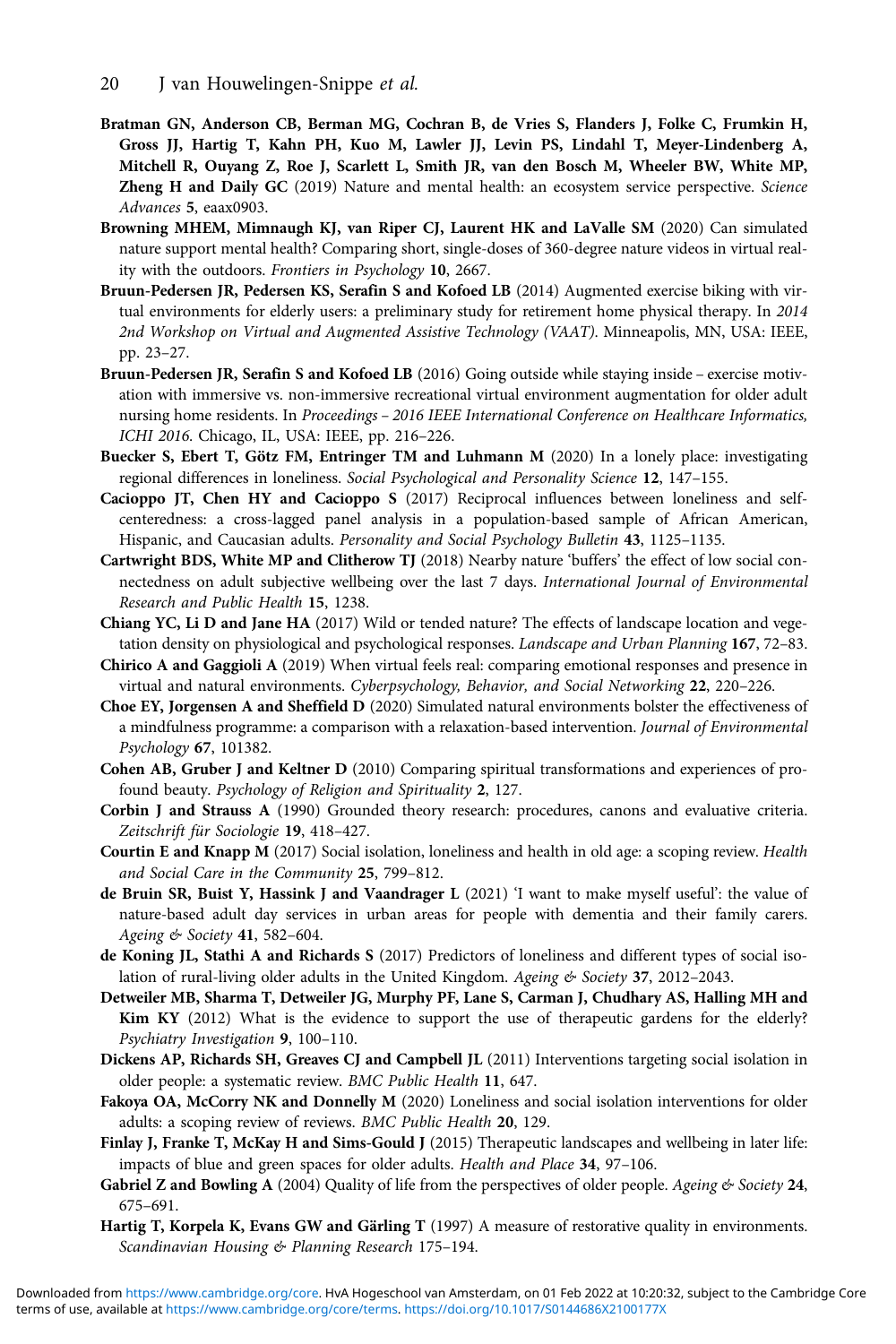- <span id="page-20-0"></span>Hartmann T, Wirth W, Schramm H, Klimmt C, Vorderer P, Gysbers A, Böcking S, Ravaja N, Laarni J, Saari T, Gouveia F and Sacau AM (2016) The spatial presence experience scale (SPES): a short selfreport measure for diverse media settings. Journal of Media Psychology 28, 1–15.
- Hawkley LC and Cacioppo JT (2007) Aging and loneliness: downhill quickly? Current Directions in Psychological Science 16, 187–191.
- Hendriks IH, Van Vliet D, Gerritsen DL and Dröes RM (2016) Nature and dementia: development of a person-centered approach. International Psychogeriatrics 28, 1455–1470.
- Hernandez RO (2007) Effects of therapeutic gardens in special care units for people with dementia. Journal of Housing for the Elderly 21, 153–177.
- Holt EW, Lombard QK, Best N, Smiley-Smith S and Quinn JE (2019) Active and passive use of green space, health, and well-being amongst university students. International journal of environmental research and public health 16, 424.
- Joye Y and Bolderdijk JW (2014) An exploratory study into the effects of extraordinary nature on emotions, mood, and prosociality. Frontiers in Psychology 5, 1577.
- Kabisch N, van den Bosch M and Lafortezza R (2017) The health benefits of nature-based solutions to urbanization challenges for children and the elderly - a systematic review. Environmental Research 159, 362–373.
- Kaplan R and Kaplan S (1989) The Experience of Nature: A Psychological Perspective. Cambridge: Cambridge University Press.
- Keltner D and Haidt J (2003) Approaching awe, a moral, spiritual, and aesthetic emotion. Cognition and Emotion 17, 297–314.
- Keniger LE, Gaston KJ, Irvine KN and Fuller RA (2013) What are the benefits of interacting with nature? International Journal of Environmental Research and Public Health 10, 913–935.
- Landeiro F, Barrows P, Nuttall Musson E, Gray AM and Leal J (2017) Reducing social isolation and loneliness in older people: a systematic review protocol. BMJ Open 7, e013778.
- Lin YH, Tsai CC, Sullivan WC, Chang PJ and Chang CY (2014) Does awareness effect the restorative function and perception of street trees?. Frontiers in psychology 5, 906.
- Liu BS and Rook KS (2013) Emotional and social loneliness in later life: associations with positive versus negative social exchanges. Journal of Social and Personal Relationships 30, 813–832.
- Ludden GDS, van Rompay TJL, Niedderer K and Tournier I (2019) Environmental design for dementia care – towards more meaningful experiences through design. Maturitas 128, 10–16.
- Maas J, van Dillen SME, Verheij RA and Groenewegen PP (2009) Social contacts as a possible mechanism behind the relation between green space and health. Health and Place 15, 586–595.
- Milligan C, Gatrell A and Bingley A (2004) 'Cultivating health': therapeutic landscapes and older people in northern England. Social Science & Medicine 58, 1781-1793.
- Murphy PF, Miyazaki Y, Detweiler MB and Kim KY (2010) Longitudinal analysis of differential effects on agitation of a therapeutic wander garden for dementia patients based on ambulation ability. Dementia 9, 355–373.
- Mutafoglu K, Ten Brink P, Schweitzer J, Jonesh H and Blake R (2017) Nature for Health and Equity. Brussels: Institute for European Environmental Policy. Available at [https://ieep.eu/publications/2017/](https://ieep.eu/publications/2017/03/access-to-nature-reduces-health-inequalities-an-ieep-briefing) [03/access-to-nature-reduces-health-inequalities-an-ieep-briefing](https://ieep.eu/publications/2017/03/access-to-nature-reduces-health-inequalities-an-ieep-briefing).
- Piff PK, Dietze P, Feinberg M, Stancato DM and Keltner D (2015) Awe, the small self, and prosocial behavior. Journal of Personality and Social Psychology 108, 883-899.
- Rogerson M, Colbeck I, Bragg R, Dosumu A and Griffin M (2020) Affective outcomes of group versus lone green exercise participation. International journal of environmental research and public health 17, 624.
- Ryan GW and Bernard HR (2003) Techniques to identify themes. Field methods 15, 85–109.
- Shiota MN, Keltner D and Mossman A (2007) The nature of awe: Elicitors, appraisals, and effects on selfconcept. Cognition and emotion 21, 944–963.
- Smith KJ and Victor C (2019) Typologies of loneliness, living alone and social isolation, and their associations with physical and mental health. Ageing & Society 39, 1709-1730.
- Sorkin D, Rook KS and Lu JL (2002) Loneliness, lack of emotional support, lack of companionship, and the likelihood of having a heart condition in an elderly sample. Annals of Behavioral Medicine 24, 290–298.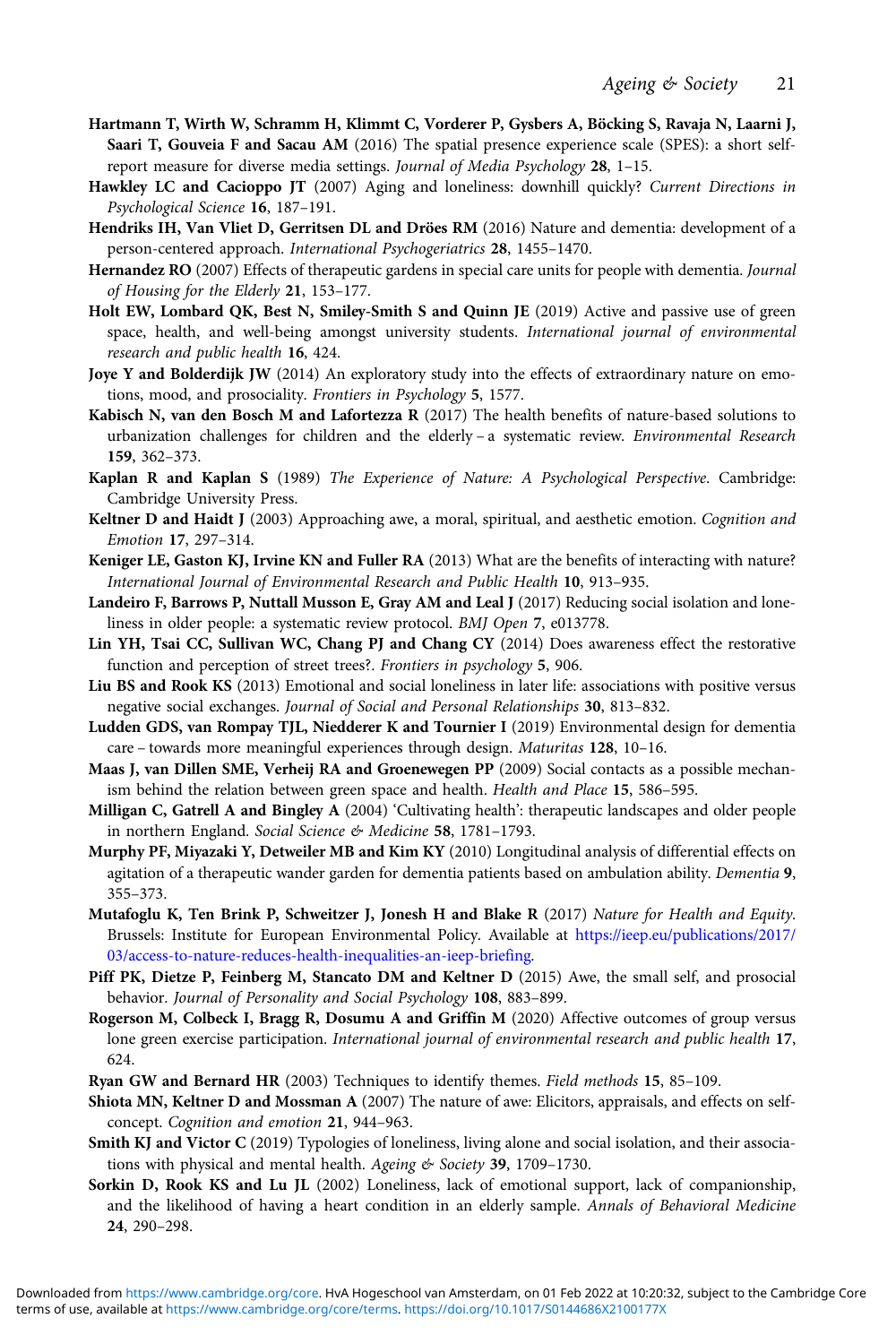- <span id="page-21-0"></span>Staats H and Hartig T (2004) Alone or with a friend: a social context for psychological restoration and environmental preferences. Journal of Environmental Psychology 24, 199–211.
- Szolosi AM, Watson JM and Ruddell EJ (2014) The benefits of mystery in nature on attention: assessing the impacts of presentation duration. Frontiers in psychology 5, 1360.
- ten Bruggencate T, Luijkx KG and Sturm J (2019) When your world gets smaller: how older people try to meet their social needs, including the role of social technology. Ageing  $&$  Society 39, 1826–1852.
- Ulrich RS (1984) View through a window may influence recovery from surgery. Science 224, 420–421.
- Unruh AM, Smith N and Scammell C (2000) The occupation of gardening in life-threatening illness: A qualitative pilot project. Canadian Journal of Occupational Therapy 67, 70–77.
- van Houwelingen-Snippe J, van Rompay TJL, de Jong MDT and Ben Allouch S (2020a) Does digital nature enhance social aspirations? An experimental study. International Journal of Environmental Research and Public Health 17, 1454.
- Van Houwelingen-Snippe J, Van Rompay TJ and Ben Allouch S (2020b) Feeling connected after experiencing digital nature: A survey study. International journal of environmental research and public health 17, 6879.
- van Rompay TJL and Jol T (2016) Wild and free: unpredictability and spaciousness as predictors of creative performance. Journal of Environmental Psychology 48, 140–148.
- Weinstein N, Przybylski AK and Ryan RM (2009) Can nature make us more caring? Effects of immersion in nature on intrinsic aspirations and generosity. Personality and Social Psychology Bulletin 35, 1315–1329.
- Wen C, Albert C and Von Haaren C (2018) The elderly in green spaces: exploring requirements and preferences concerning nature-based recreation. Sustainable Cities and Society 38, 582–593.
- White MP, Yeo NL, Vassiljev P, Lundstedt R, Wallergård M, Albin M and Lõhmus M (2018) A prescription for 'nature' - the potential of using virtual nature in therapeutics. Neuropsychiatric Disease and Treatment 14, 3001–3013.
- Wood L, Hooper P, Foster S and Bull F (2017) Public green spaces and positive mental health investigating the relationship between access, quantity and types of parks and mental wellbeing. Health and Place 48, 63–71.
- Xie B (2003) Older adults, computers, and the Internet: Future directions. Gerontechnology 2, 289–305.
- Yaden DB, Kaufman SB, Hyde E, Chirico A, Gaggioli A, Zhang JW and Keltner D (2018) The development of the Awe Experience Scale (AWE-S): a multifactorial measure for a complex emotion. Journal of Positive Psychology 1–15.
- Zelenski JM and Nisbet EK (2014) Happiness and feeling connected: the distinct role of nature relatedness. Environment and Behavior 46, 3–23.

| Participant <sup>1</sup> | Gender |         | Living situation <sup>2</sup> | In (electronic) wheelchair |
|--------------------------|--------|---------|-------------------------------|----------------------------|
|                          | Female | 86      | Internally                    | Yes                        |
|                          | Female |         | Internally                    | Yes                        |
| 1.3                      | Female | Unknown | Internally                    | No                         |
| 1.4                      | Female | 78      | Internally                    | Yes                        |
| 1.5                      | Male   | 72      | Internally                    | Yes                        |
|                          | Female |         | Externally                    |                            |
|                          | Female |         | Externally                    |                            |
|                          | Female |         | Externally                    |                            |
|                          |        |         |                               | $\sim$ $\sim$ $\sim$       |

#### Appendix 1: Focus group participants

(Continued)

terms of use, available at <https://www.cambridge.org/core/terms>.<https://doi.org/10.1017/S0144686X2100177X> Downloaded from<https://www.cambridge.org/core>. HvA Hogeschool van Amsterdam, on 01 Feb 2022 at 10:20:32, subject to the Cambridge Core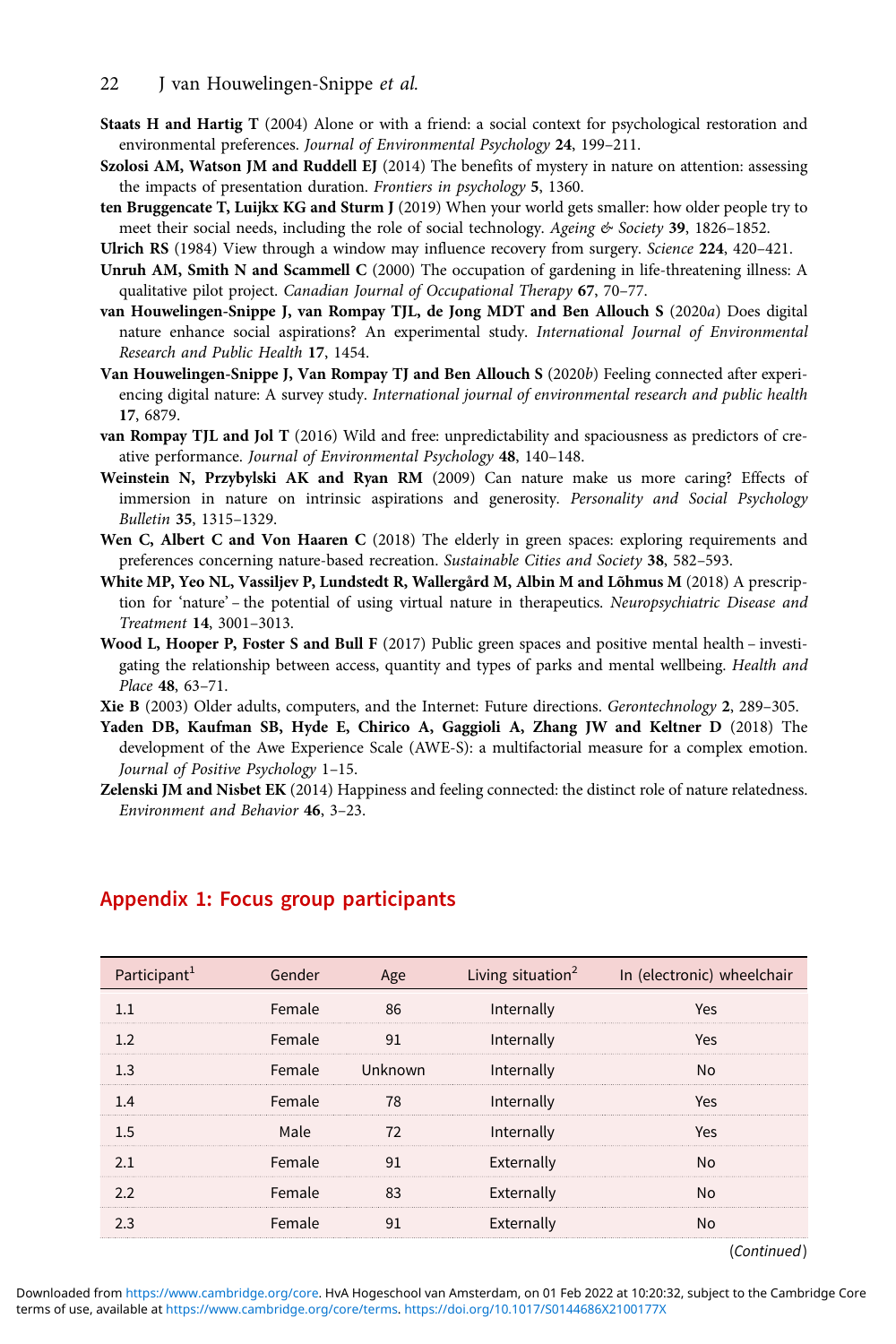| Participant <sup>1</sup> | Gender | Age | Living situation $2$ | In (electronic) wheelchair |
|--------------------------|--------|-----|----------------------|----------------------------|
| 2.4                      | Female | 88  | Externally           | <b>No</b>                  |
| 2.5                      | Female | 90  | Externally           | <b>No</b>                  |
| 2.6                      | Female | 81  | Externally           | <b>No</b>                  |
| 2.7                      | Female | 90  | Externally           | <b>No</b>                  |
| 2.8                      | Female | 92  | Internally           | Yes                        |
| 2.9                      | Male   | 88  | Internally           | <b>No</b>                  |
| 3.1                      | Female | 86  | Internally           | <b>No</b>                  |
| 3.2                      | Female | 92  | Internally           | Yes                        |
| 3.3                      | Female | 73  | Externally           | <b>No</b>                  |
| 3.4                      | Female | 86  | Internally           | <b>No</b>                  |
| 4.1                      | Male   | 78  | Internally           | Yes                        |
| 4.2                      | Male   | 75  | Internally           | <b>No</b>                  |
| 4.3                      | Female | 73  | Internally           | Yes                        |
| 4.4                      | Male   | 88  | Internally           | <b>No</b>                  |
| 5.1                      | Female | 82  | Externally           | Yes                        |
| 5.2                      | Female | 85  | Externally           | <b>No</b>                  |
| 5.3                      | Female | 69  | Externally           | Yes                        |
| 5.4                      | Male   | 76  | Externally           | <b>No</b>                  |

(Continued.)

Notes: 1. Participants are referred to by their group number followed by their participant number ('1.1' refers to group 1, participant 1). 2. Living internally means living within a care centre. In the Netherlands, most older adults are forced to live independently for as long as possible, so only people with severe care needs are given the chance to live within care centres. Living externally means living independently with (informal) care at home. All participants were invited to participate in the focus groups by the care centres, so these participants received some kind of care provided by the care centre.

# Appendix 2: Measures Study 2

# Social Aspirations Scale

van Houwelingen-Snippe et al. ([2020](#page-21-0)a), α = 0.80

- (1) I would like to show this landscape to someone.
- (2) I would like to meet here with a friend.
- (3) I would like to make a spontaneous chat.
- (4) This landscape is suitable to experience together.
- (5) If I would encounter someone here, I would feel uncomfortable (Reverse).

# Perceived Restorativeness Scale

Hartig et al. [\(1997](#page-19-0)),  $\alpha$  = 0.92

- (1) The setting has fascinating qualities.
- (2) My attention is drawn to many interesting things.